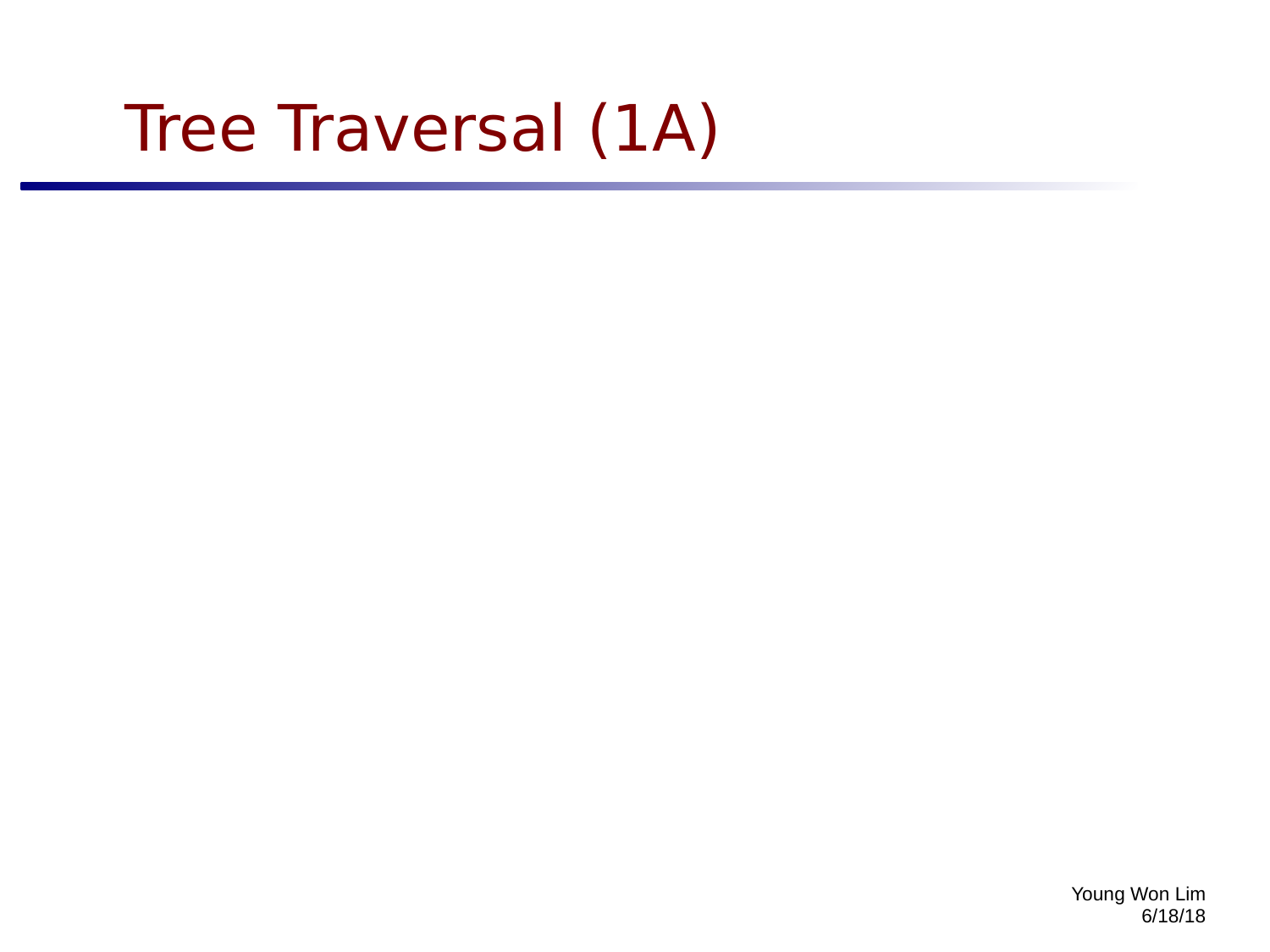Copyright (c) 2015 - 2018 Young W. Lim.

 Permission is granted to copy, distribute and/or modify this document under the terms of the GNU Free Documentation License, Version 1.2 or any later version published by the Free Software Foundation; with no Invariant Sections, no Front-Cover Texts, and no Back-Cover Texts. A copy of the license is included in the section entitled "GNU Free Documentation License".

Please send corrections (or suggestions) to [youngwlim@hotmail.com](mailto:youngwlim@hotmail.com).

This document was produced by using LibreOffice and Octave.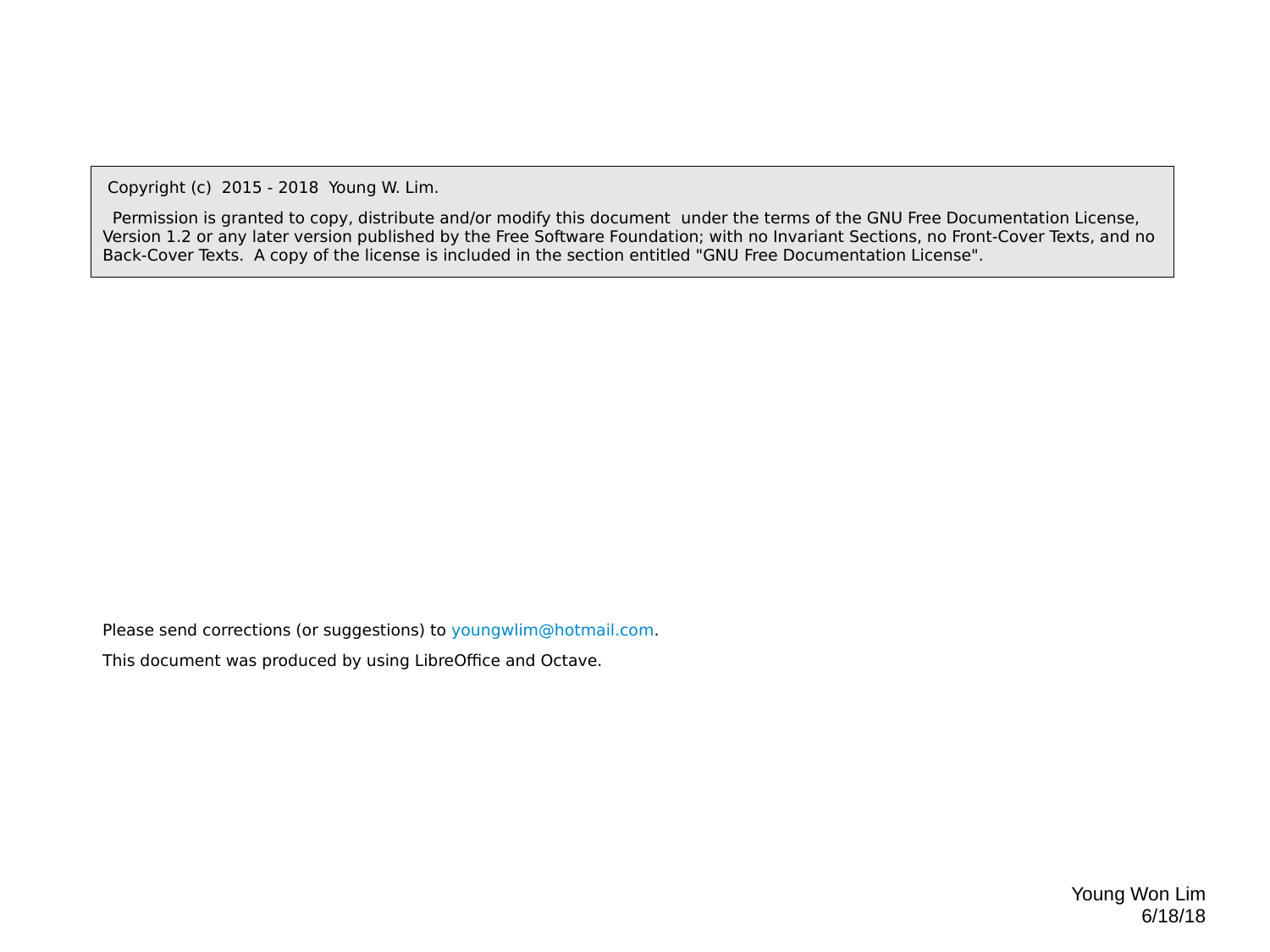## Infix, Prefix, Postfix Notations

| <b>Infix Notation</b> | <b>Prefix Notation</b> | <b>Postfix Notation</b> |
|-----------------------|------------------------|-------------------------|
| $A + B$               | $+AB$                  | $AB +$                  |
| $(A + B) * C$         | $*+ABC$                | $AB + C$ *              |
| $A*(B+C)$             | $*A + B C$             | $ABC+*$                 |
| $A/B+C/D$             | $+/AB/CD$              | $AB/CD/+$               |
| $((A + B) * C) - D$   | $-$ * + A B C D        | $AB + C * D -$          |

https://www.tutorialspoint.com/data\_structures\_algorithms/expression\_parsing.html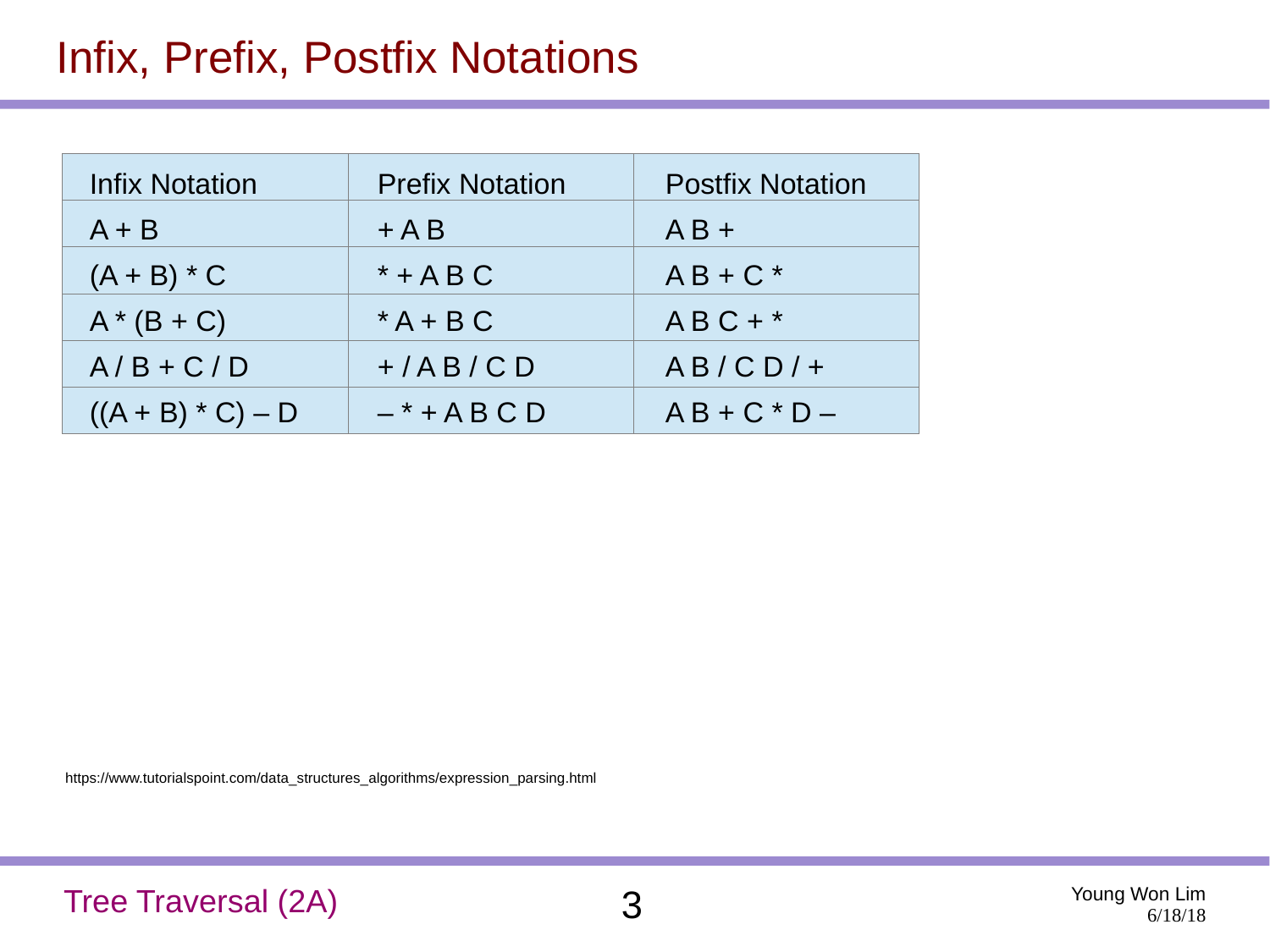## Infix, Prefix, Postfix Notations and Binary Trees

| <b>Infix Notation</b> | <b>Prefix Notation</b> | <b>Postfix Notation</b> |
|-----------------------|------------------------|-------------------------|
| $A + B$               | $+AB$                  | $AB +$                  |
| $(A + B) * C$         | $*+ABC$                | $AB + C$ *              |
| $A*(B+C)$             | $*A + B C$             | $ABC+*$                 |
| $A/B+C/D$             | $+/AB/CD$              | $AB/CD/+$               |
| $((A + B) * C) - D$   | $-$ * + A B C D        | $AB + C * D -$          |





Tree Traversal (2A) 4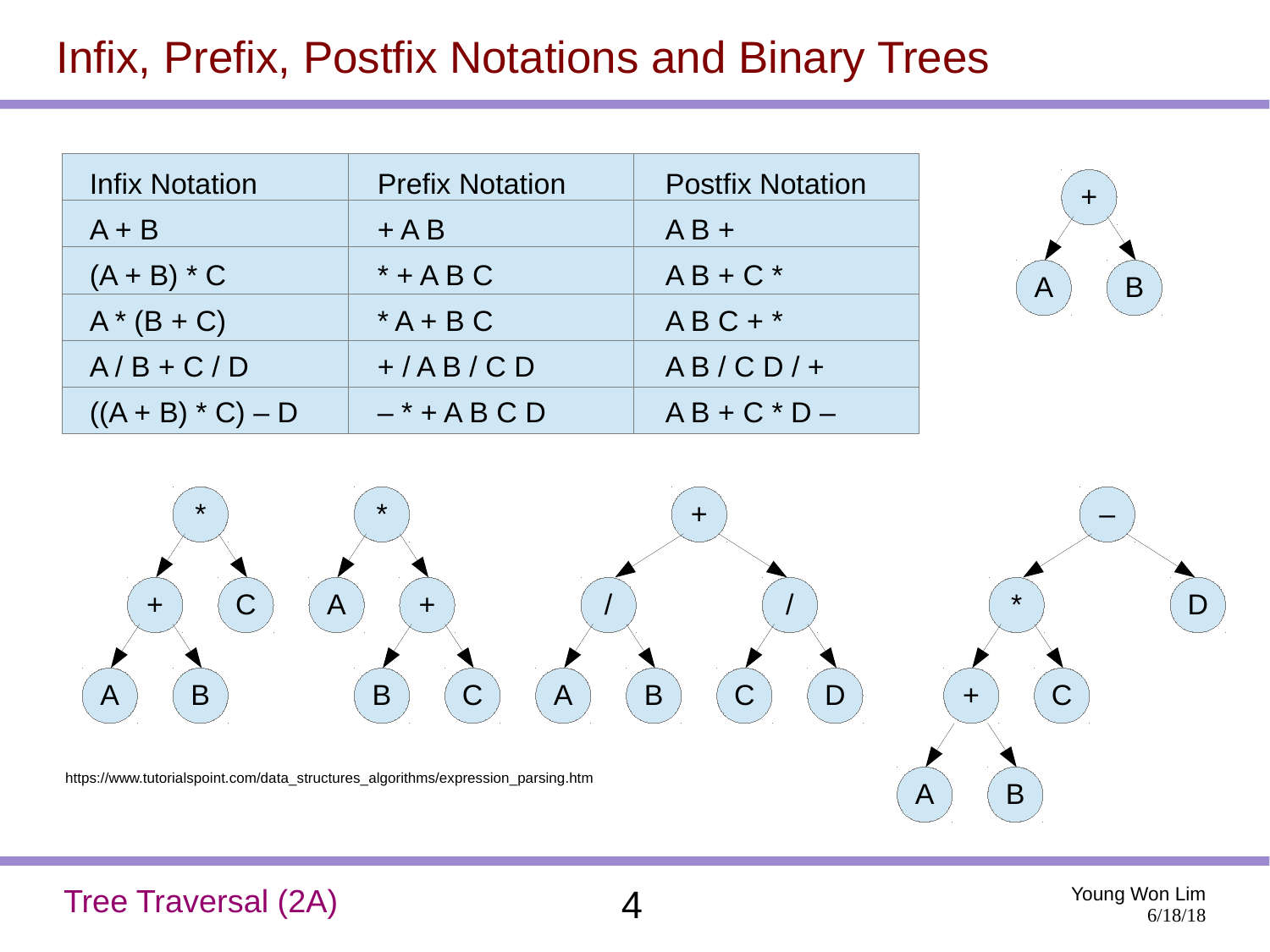Pre-Order In-order Post-Order

**Depth First Search Communist Search Breadth First Search** 



B G D E н

https://en.wikipedia.org/wiki/Morphism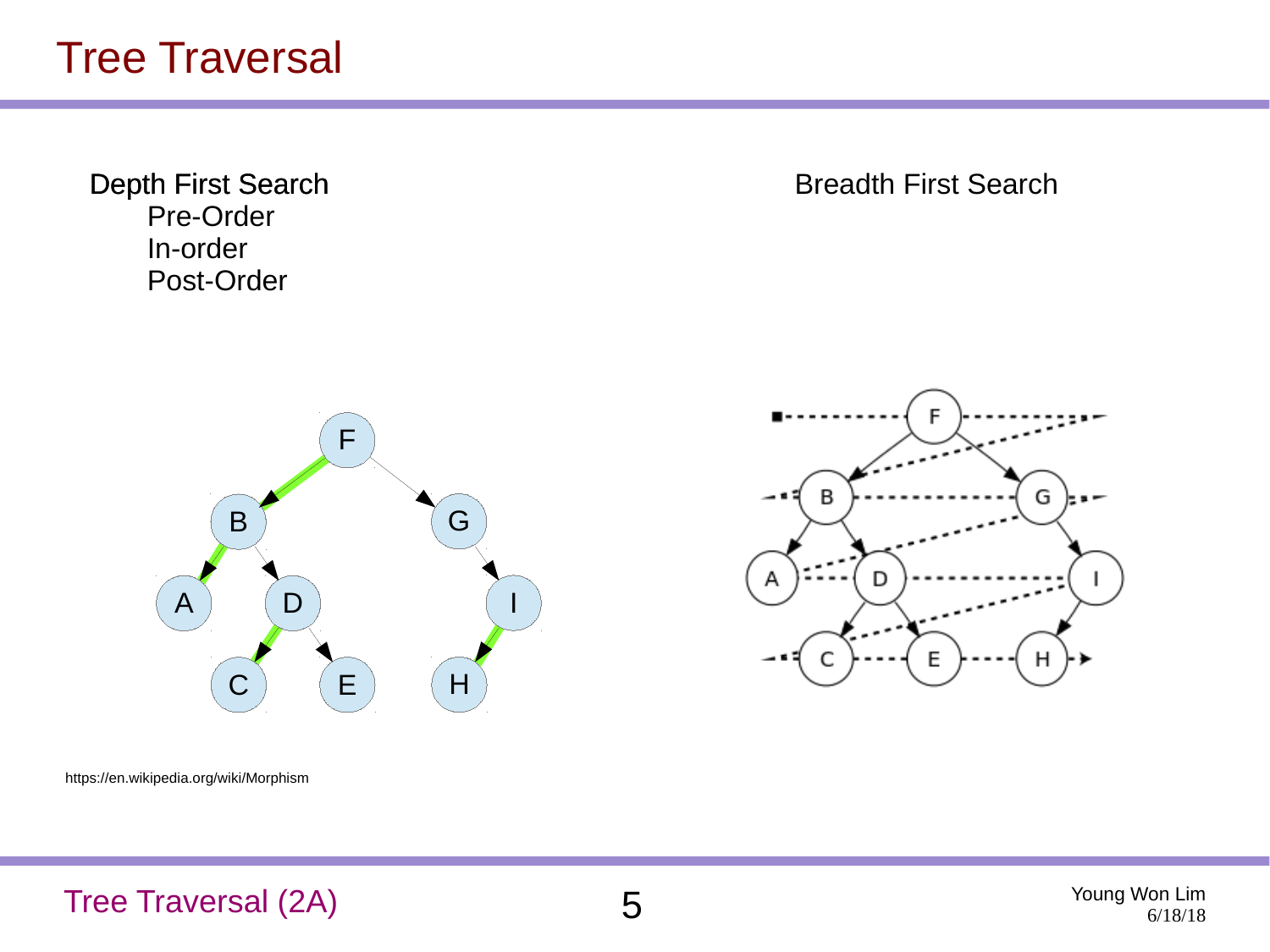## Depth First Search on Binary Trees

Depth First Search



Three Variations Pre-Order, In-Order, Post-Order

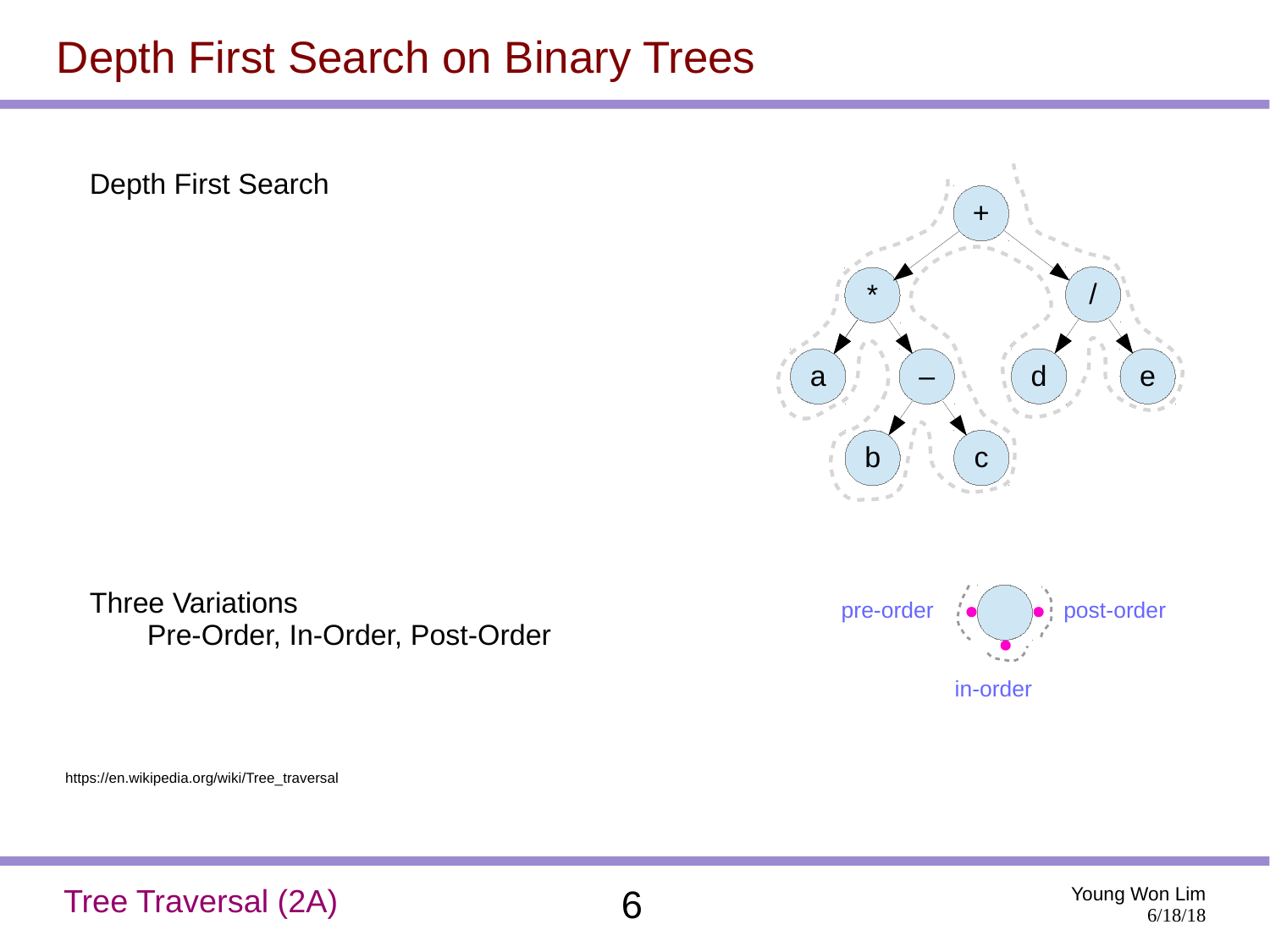#### Pre-Order Binary Tree Traversals



 $(a*(b-c))+(d/e)$ 

| $a * b - c + d / e$ | Infix notation         |
|---------------------|------------------------|
| $+$ * a – b c / d e | <b>Prefix notation</b> |
| $ab c - * d e$ / +  | Postfix notation       |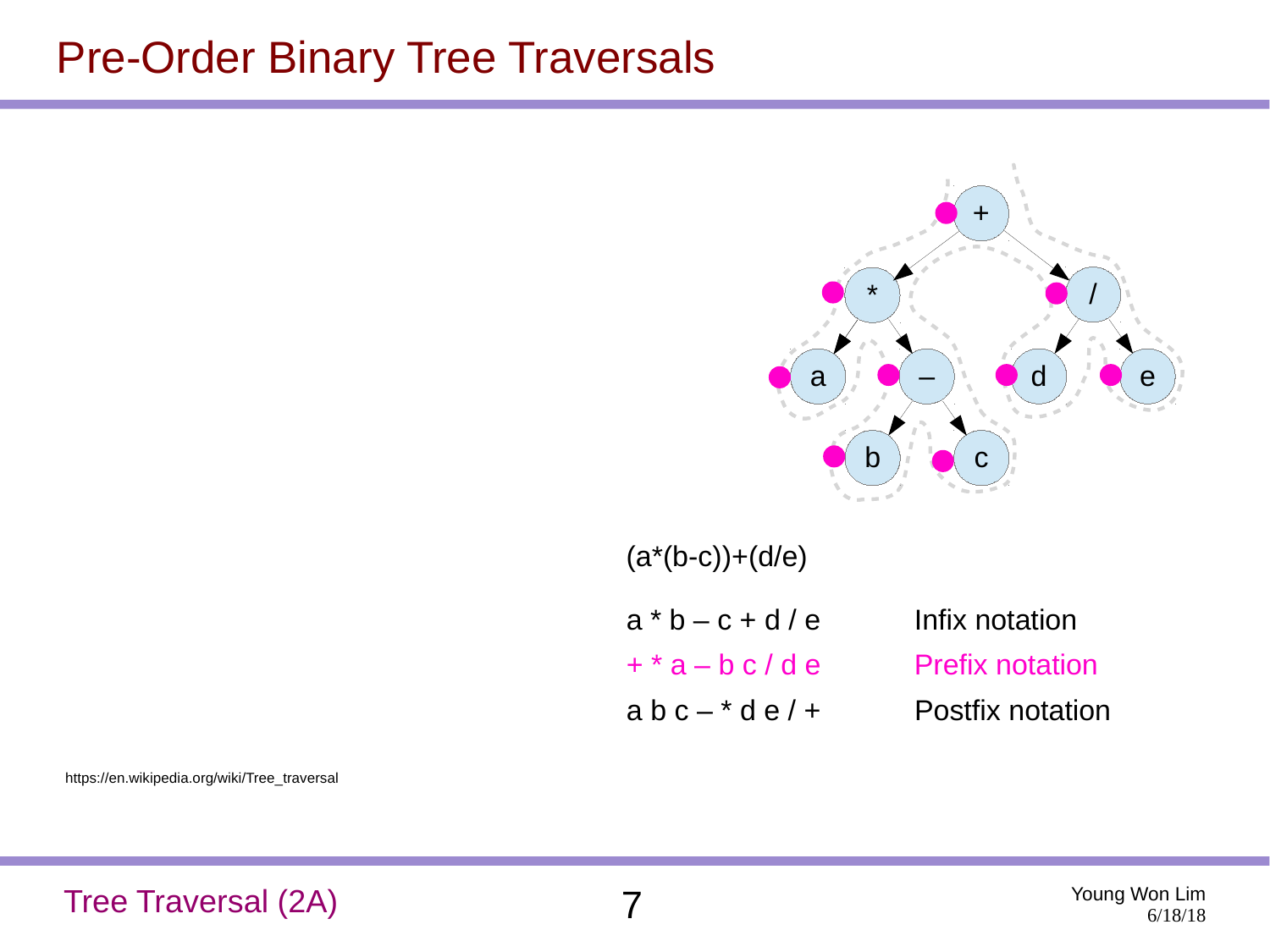#### In-Order Binary Tree Traversals



 $(a*(b-c))+(d/e)$ 

| $a * b - c + d / e$ | Infix notation         |
|---------------------|------------------------|
| $+$ *a – b c / d e  | <b>Prefix notation</b> |
| $abc - *de/$        | Postfix notation       |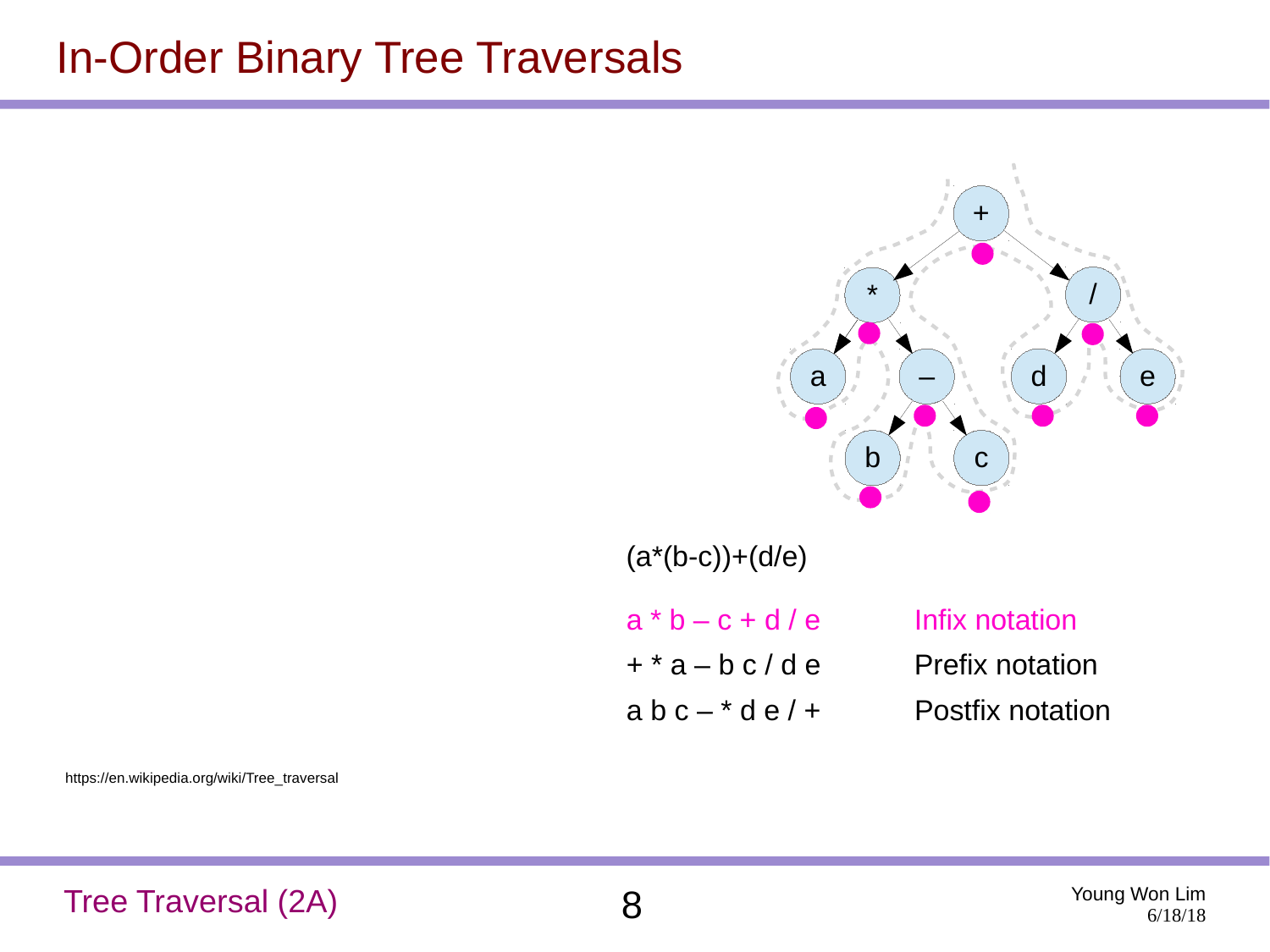#### Post-Order Binary Tree Traversals



 $(a*(b-c))+(d/e)$ 

| $a * b - c + d / e$ | Infix notation          |
|---------------------|-------------------------|
| $+$ *a – b c / d e  | <b>Prefix notation</b>  |
| $abc - *de/$        | <b>Postfix notation</b> |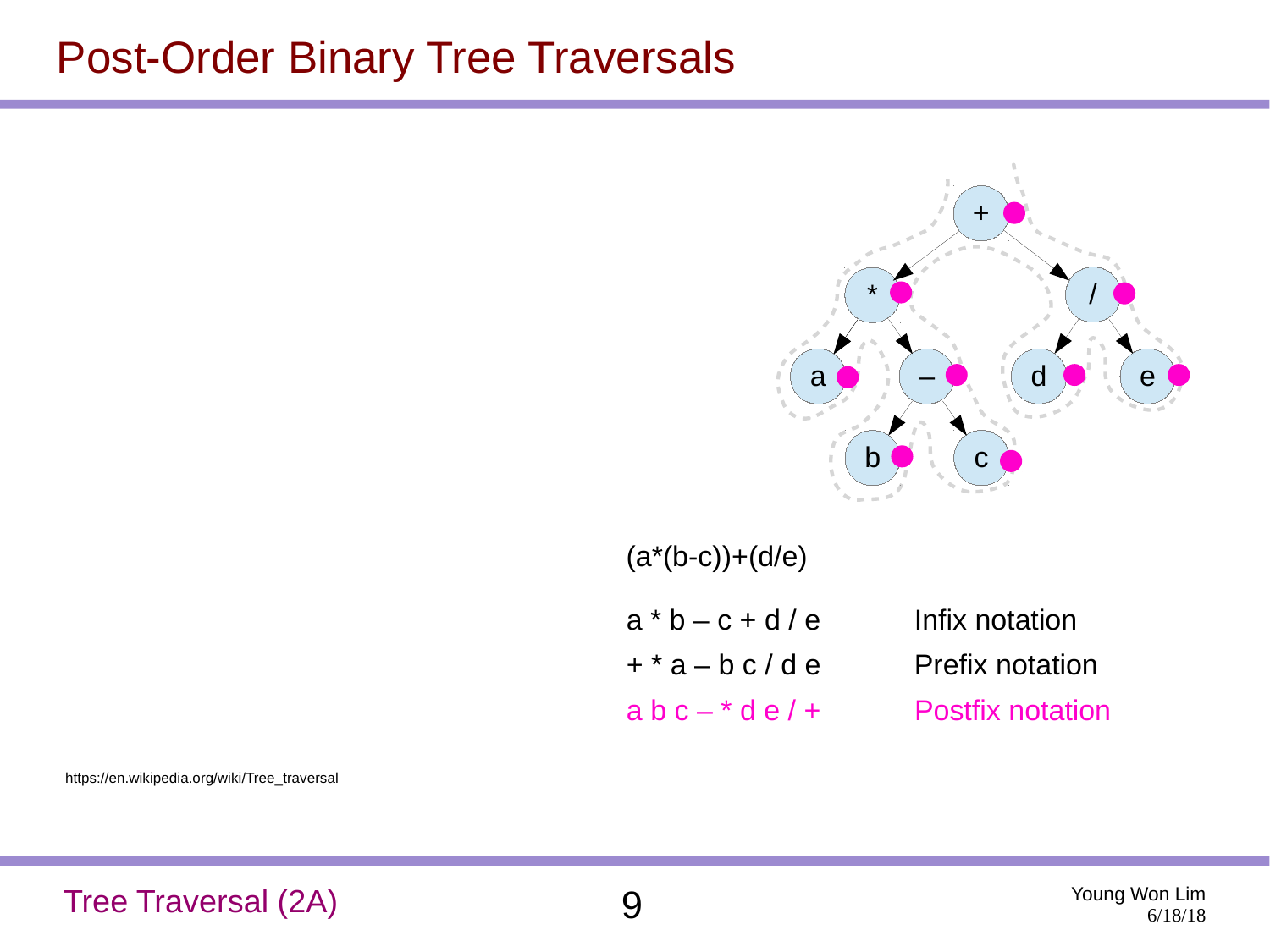## Binary Tree Traversal

Depth First Search Pre-Order In-order Post-Order

Breadth First Search



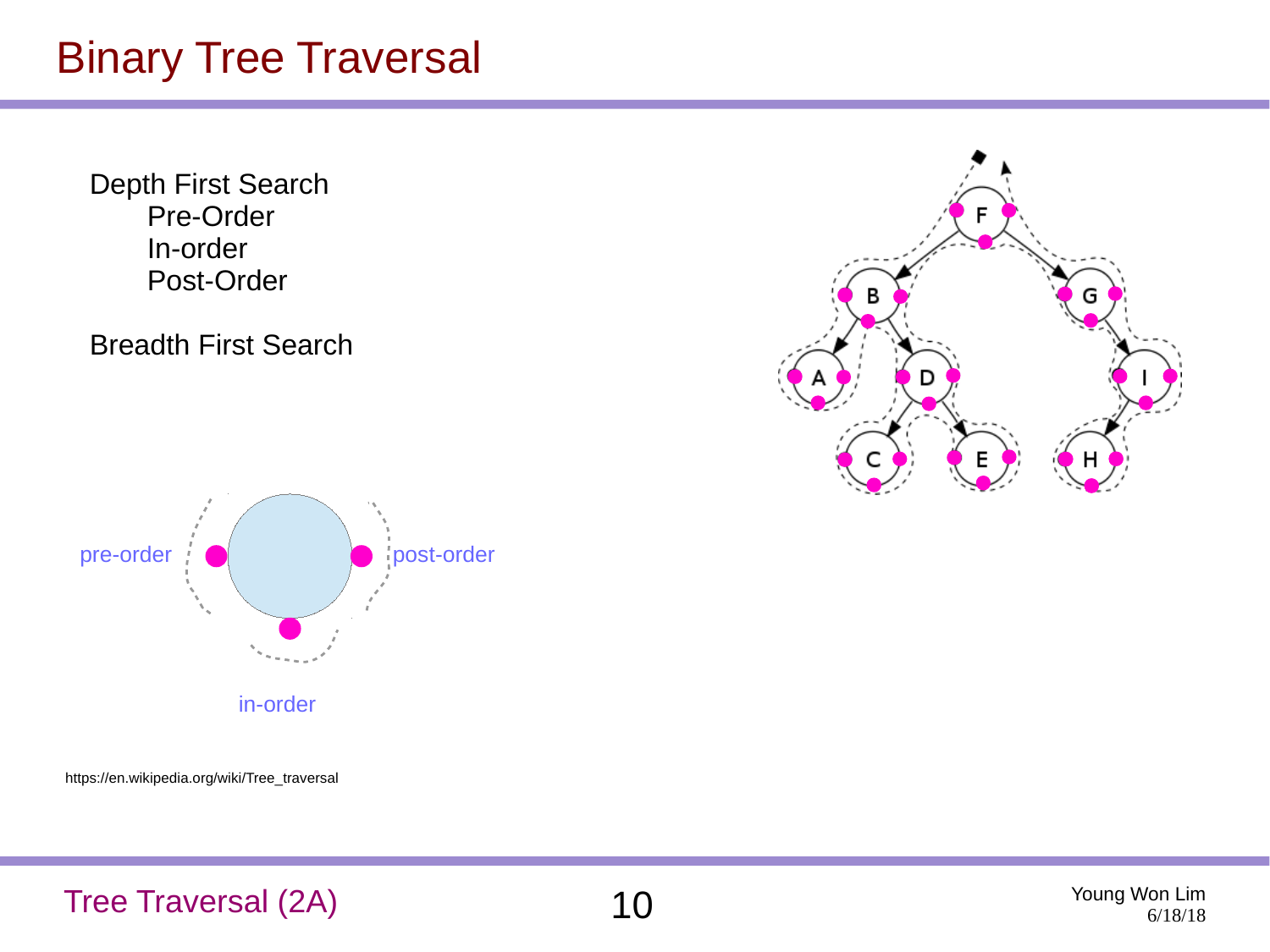#### **pre-order** function

Check if the current node is empty / null.

**Display** the data part of the root (or current node).

**Traverse** the **left** subtree by recursively calling the **pre-order** function.

**Traverse** the **right** subtree by recursively calling the **pre-order** function.

## https://en.wikipedia.org/wiki/Tree\_traversal **FBADCEGIH**  $\Box$ pre-order  $\Box$ in-order

Tree Traversal (2A) 11 Young Won Lim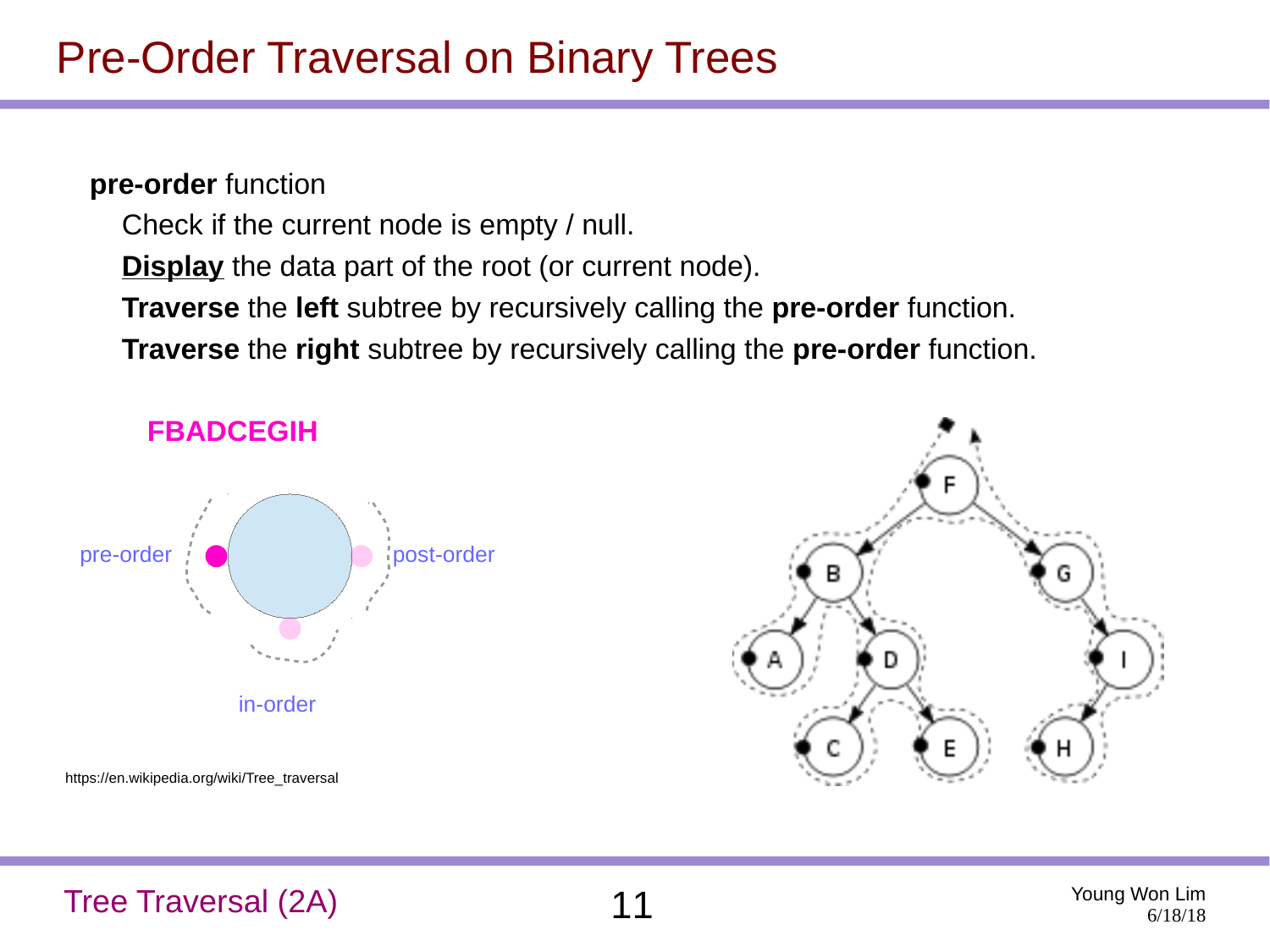## In-Order Traversal on Binary Trees

#### **in-order** function

Check if the current node is empty / null.

**Traverse** the left subtree by recursively calling the **in-order** function.

**Display** the data part of the root (or current node).

**Traverse** the right subtree by recursively calling the **in-order** function.

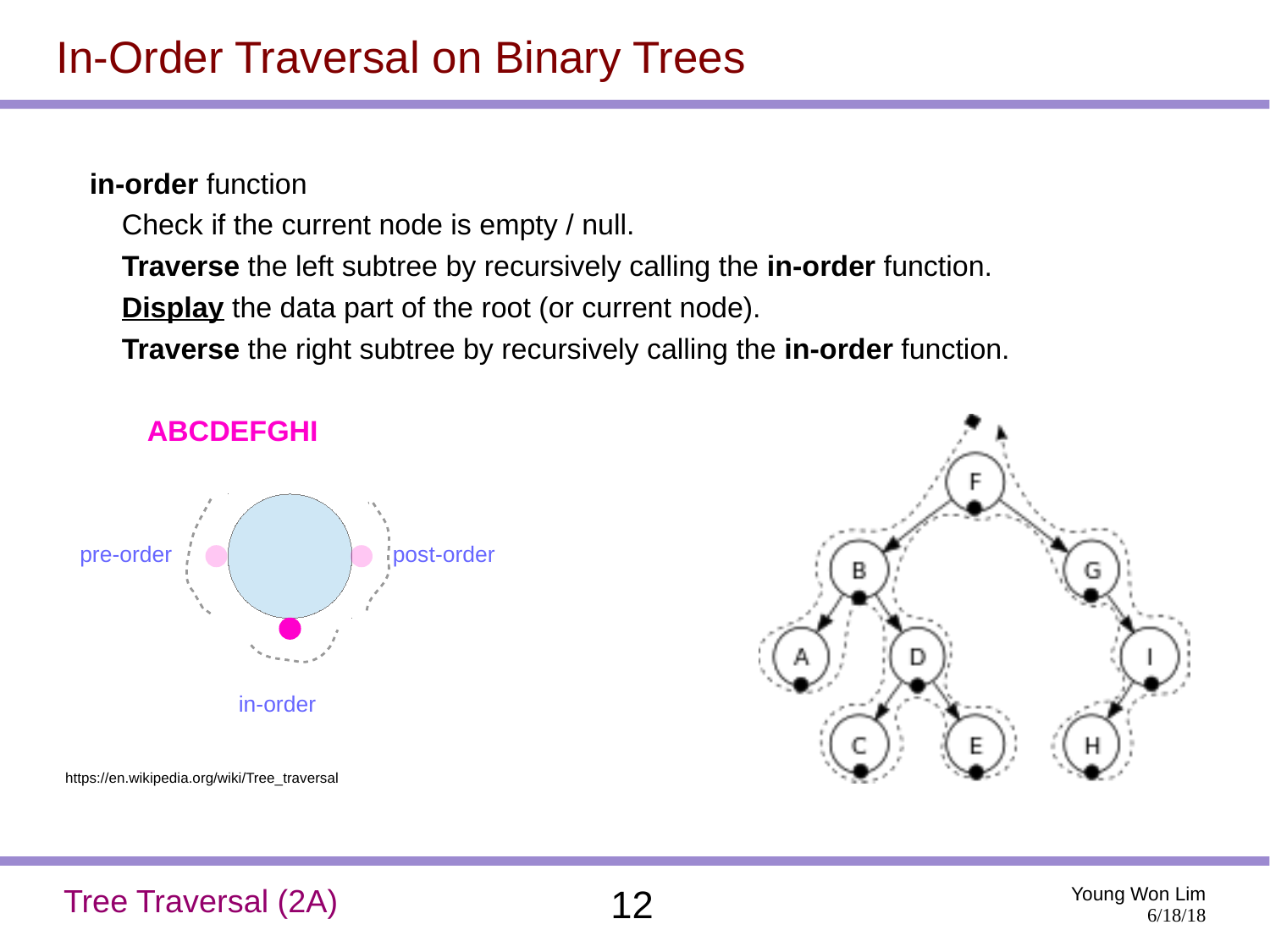#### **post-order** function

Check if the current node is empty / null.

**Traverse** the left subtree by recursively calling the **post-order** function.

**Traverse** the right subtree by recursively calling the **post-order** function.

**Display** the data part of the root (or current node).

# **ACEDBHIGH** pre-order post-order post-order in-order



https://en.wikipedia.org/wiki/Tree\_traversal

#### Tree Traversal (2A) 13 Young Won Lim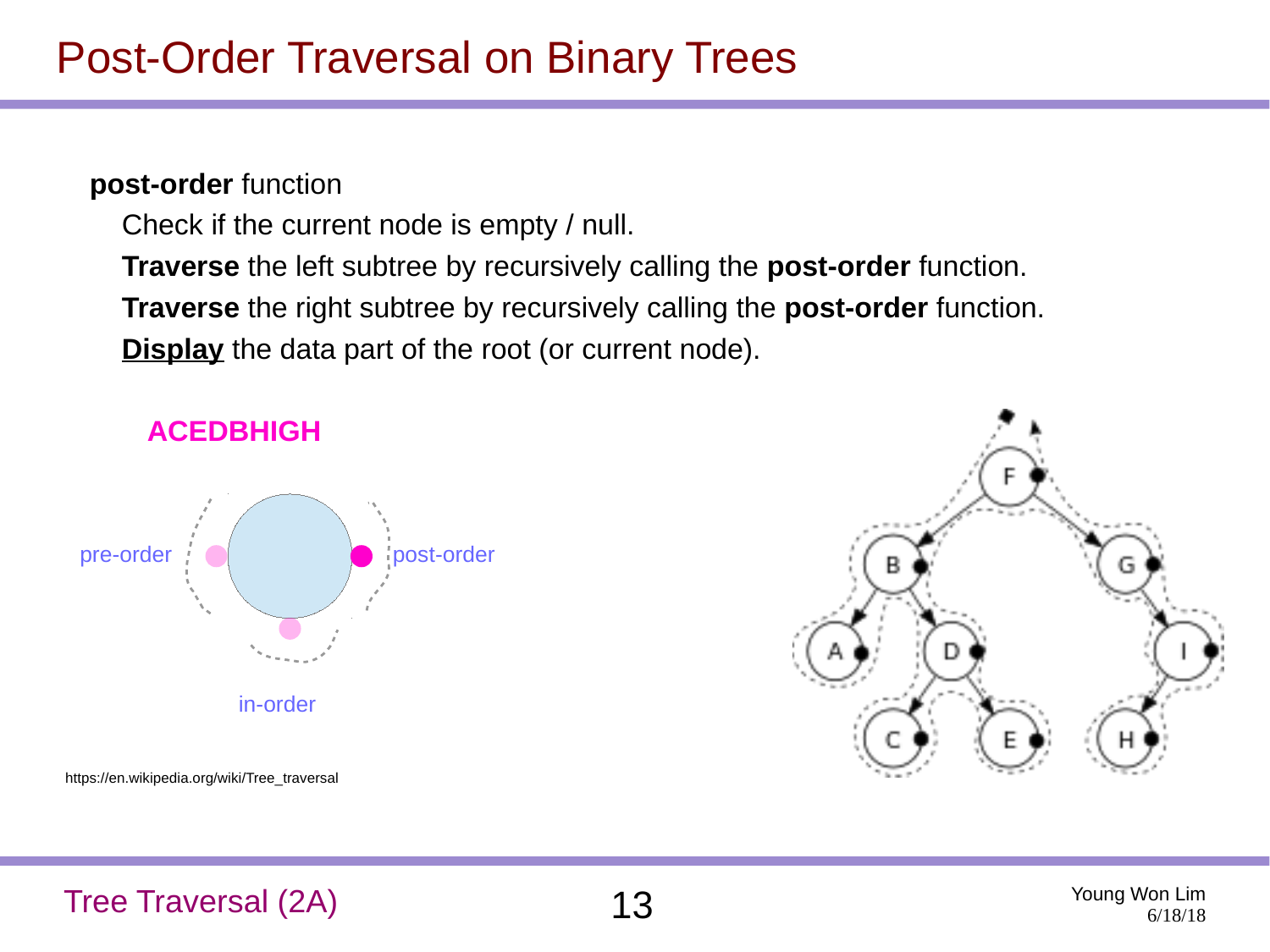## Recursive Algorithms



**inorder**(node)  $if (node = null)$  return **inorder**(node.**left**) visit(node) **inorder**(node.**right**)

**postorder**(node)  $if (node = null)$  return **postorder**(node.**left**) **postorder**(node.**right**) visit(node)





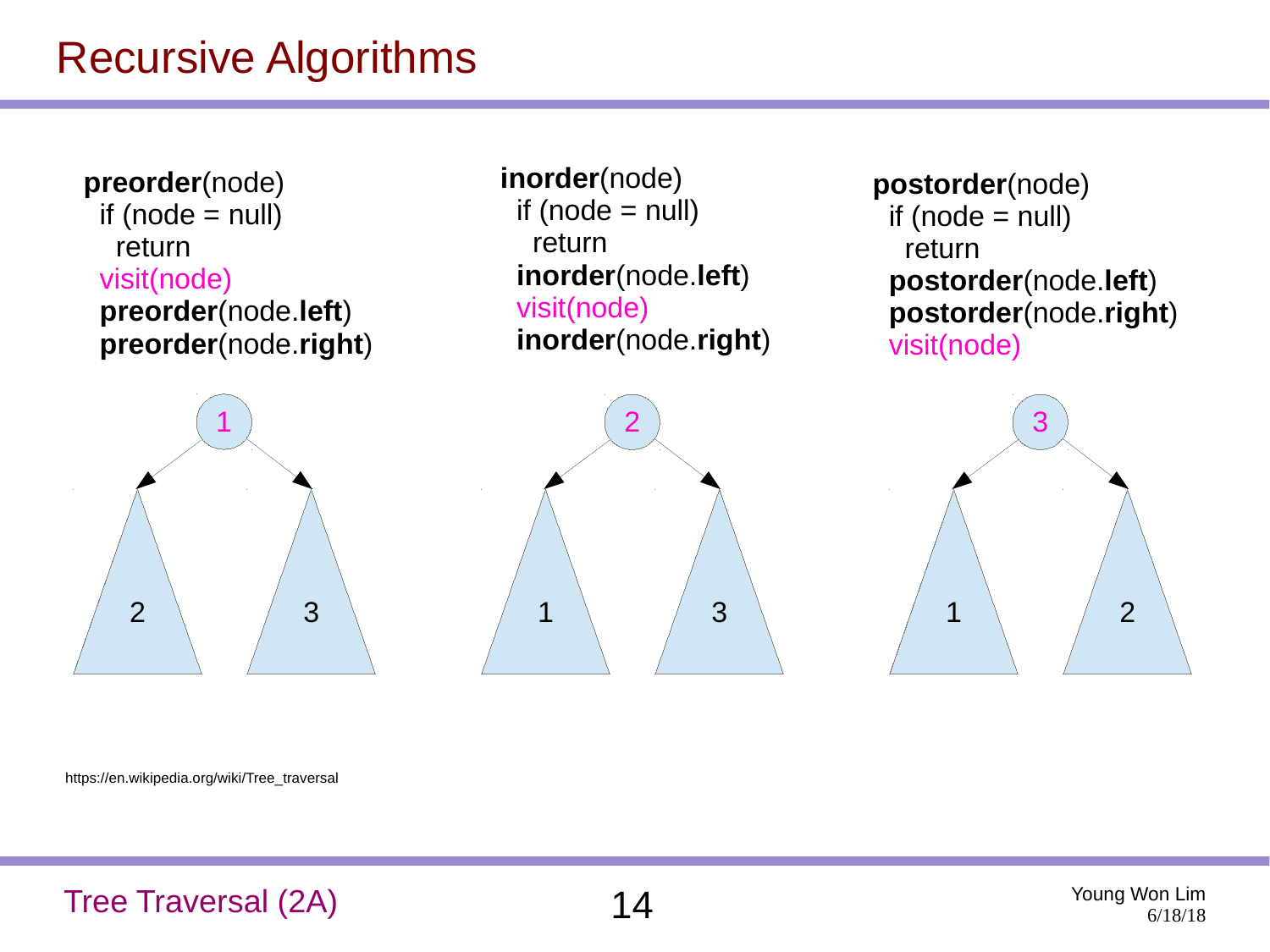## Pre-Order recursive algorithm

**preorder**(node)  $if (node = null)$  return visit(node) **preorder**(node.**left**) **preorder**(node.**right**)



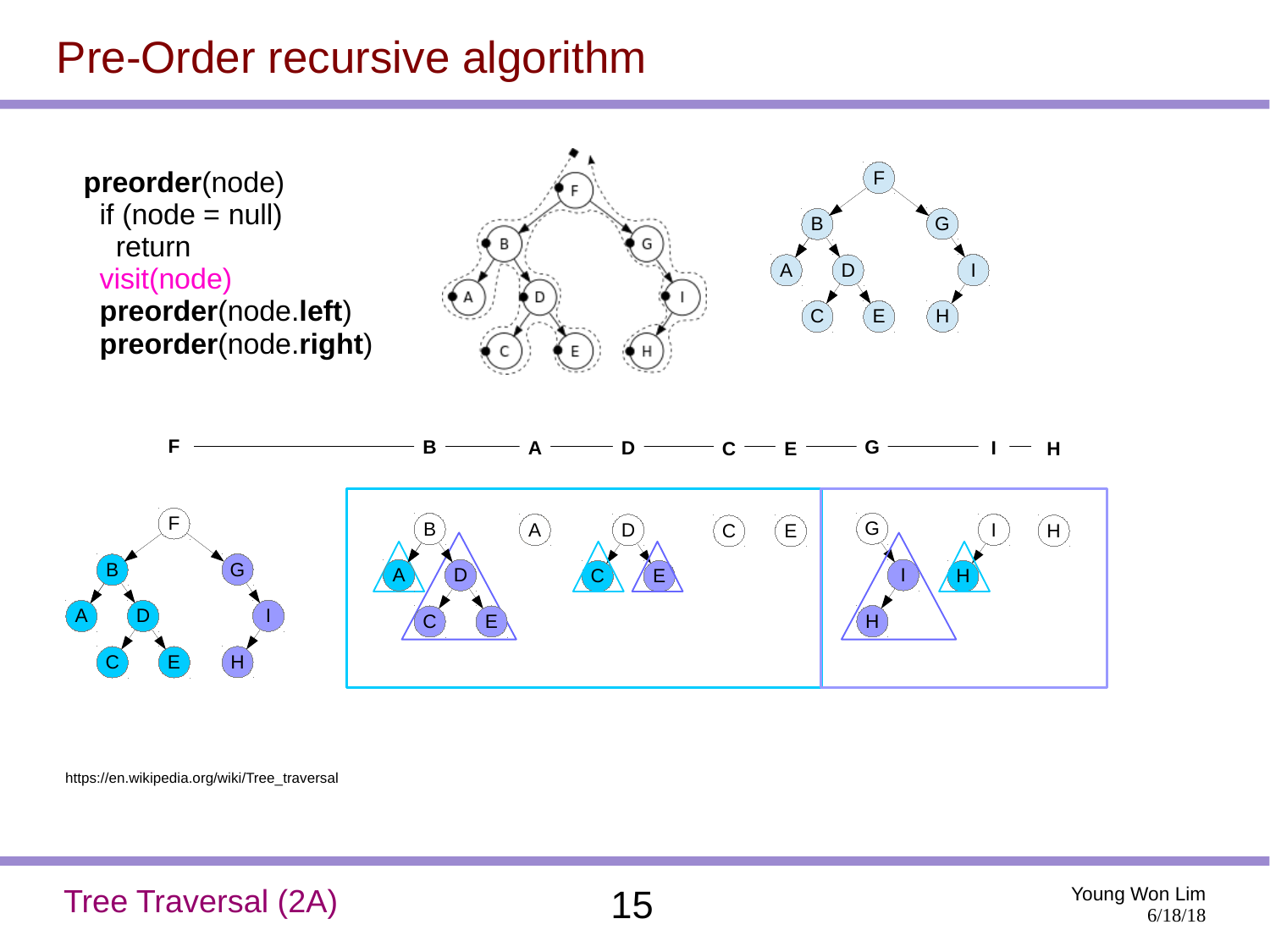## Iterative Algorithms

**iterativePreorder**(node)

 if (node = null) return  $s \leftarrow$  empty stack s.**push**(node)

 **while** (not s.isEmpty()) node ← s.**pop**() visit(node) // right child is pushed first // so that left is processed first if (node.**right** ≠ null) s.**push**(node.right) if (node.**left** ≠ null) s.**push**(node.left)

https://en.wikipedia.org/wiki/Tree\_traversal

**iterativeInorder**(node)  $s \leftarrow$  empty stack

 **while** (not s.isEmpty() or node  $≠$  null) if (node ≠ null) s.**push**(node) node ← node.**left** else node ← s.**pop**() visit(node) node ← node.**right**

**iterativePostorder**(node)  $s \leftarrow$  empty stack lastNodeVisited ← null

**while** (not s.is Empty() or node  $\neq$  null) if (node ≠ null) s.**push**(node) node ← node.**left** else peekNode ← s.**peek**() // if right child exists and traversing // node from left child, then move right if (peekNode.right  $≠$  null and lastNodeVisited ≠ peekNode.right) node ← peekNode.**right** else visit(peekNode) lastNodeVisited ← s.**pop**()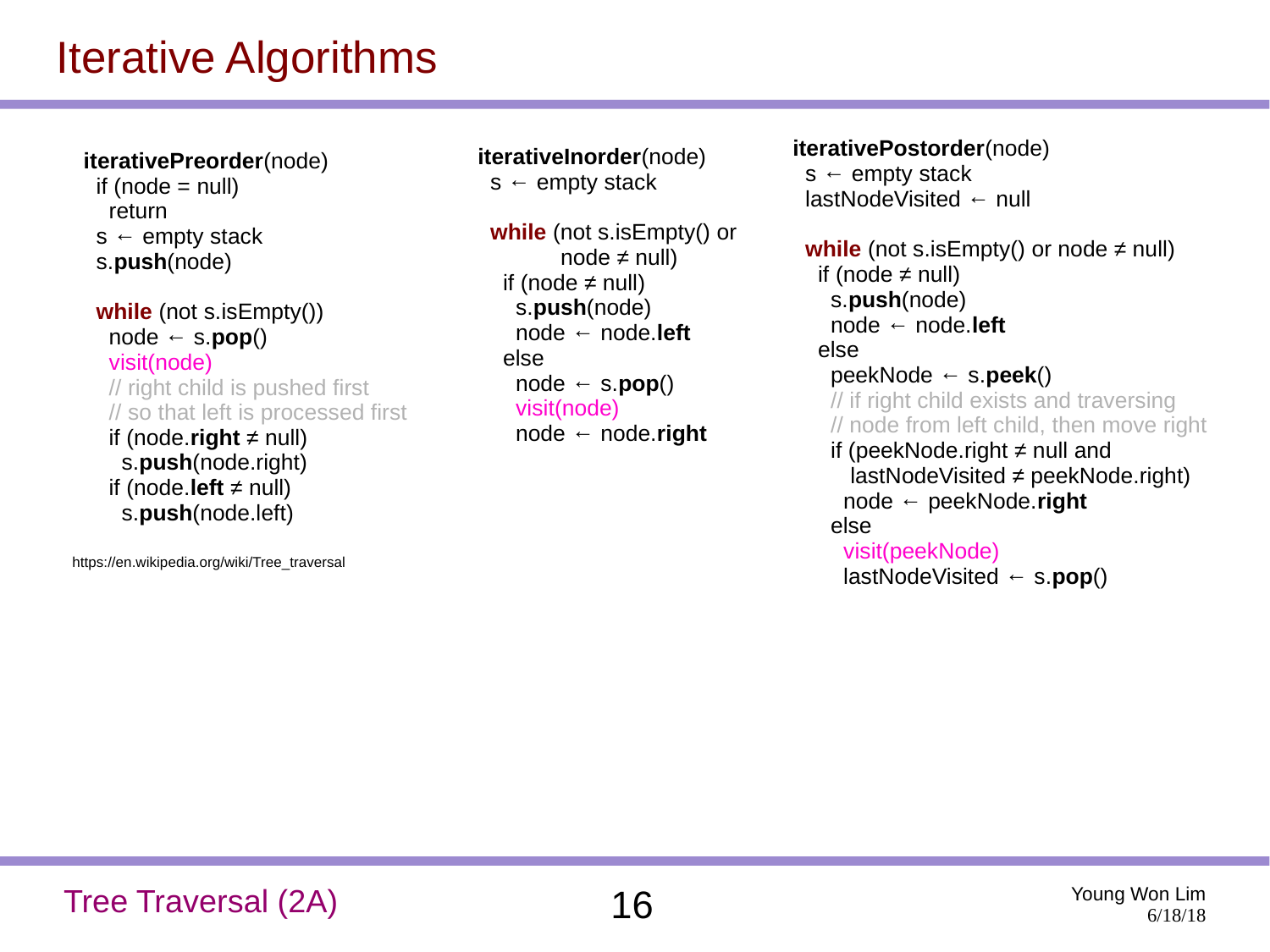**Stack** 



https://en.wikipedia.org/wiki/Stack\_(abstract\_data\_type)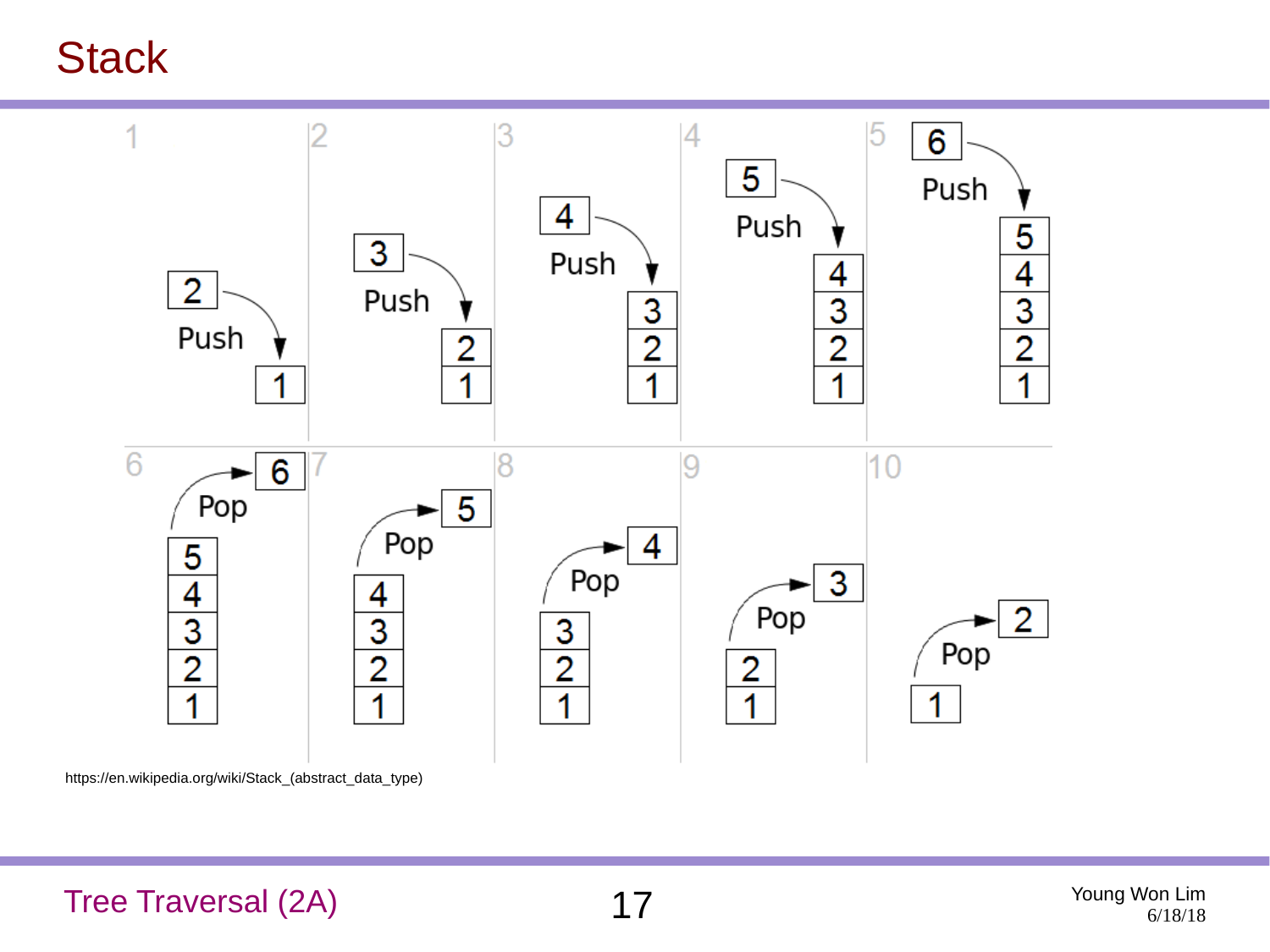

https://en.wikipedia.org/wiki/Queue\_(abstract\_data\_type)#/media/File:Data\_Queue.sv g

Tree Traversal (2A)  $18^{10}$  and  $18^{10}$  and  $18^{10}$  and  $18^{10}$  and  $18^{11}$  and  $18^{11}$  and  $18^{11}$  and  $18^{11}$  and  $18^{11}$  and  $18^{11}$  and  $18^{11}$  and  $18^{11}$  and  $18^{11}$  and  $18^{11}$  and  $18^{11}$  and  $18^{11}$ 

6/18/18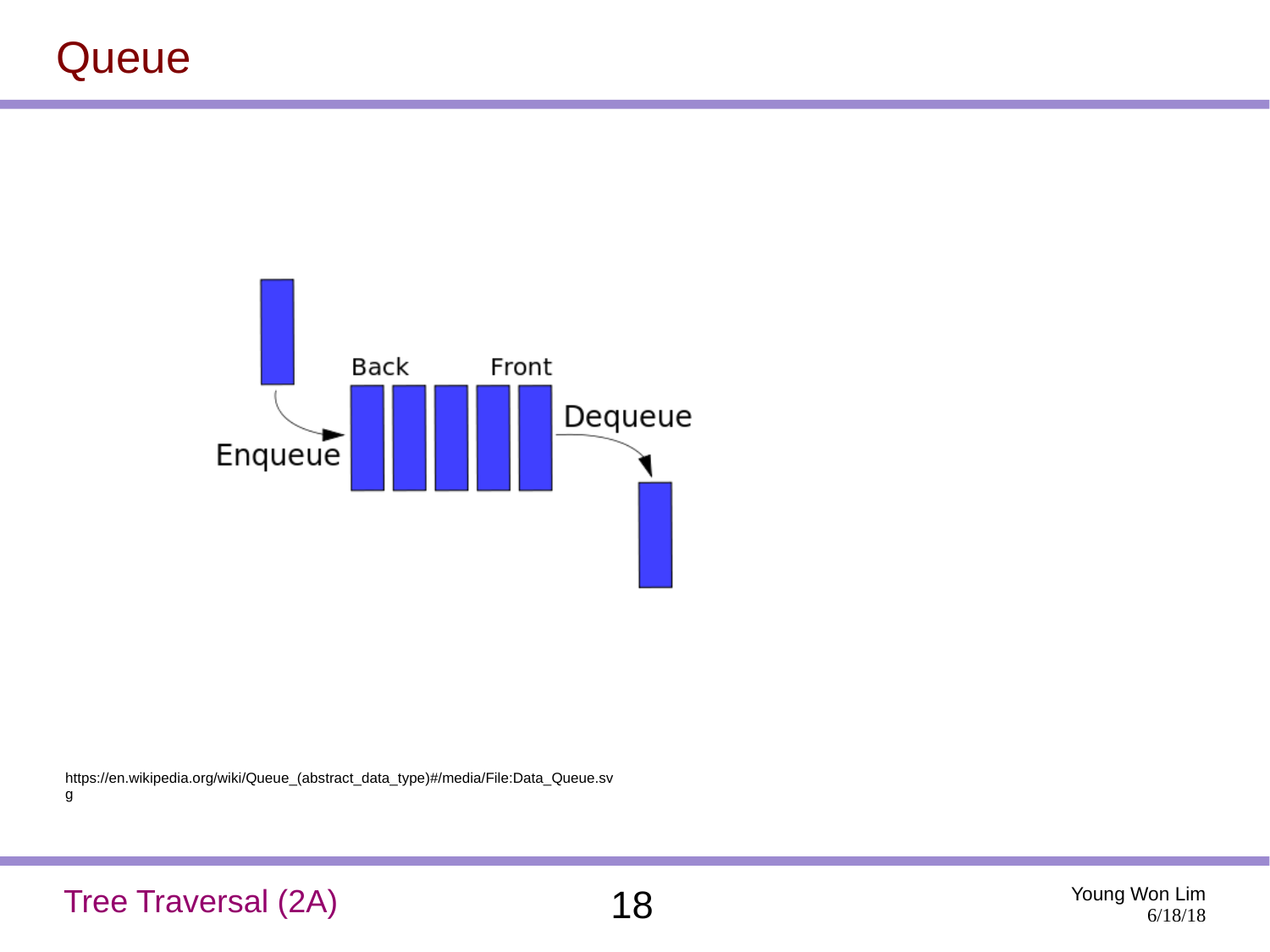## Search Algorithms



DFS (Depth First Search) BFS (Breadth First Search)



https://en.wikipedia.org/wiki/Breadth-first\_search, /Depth-first\_search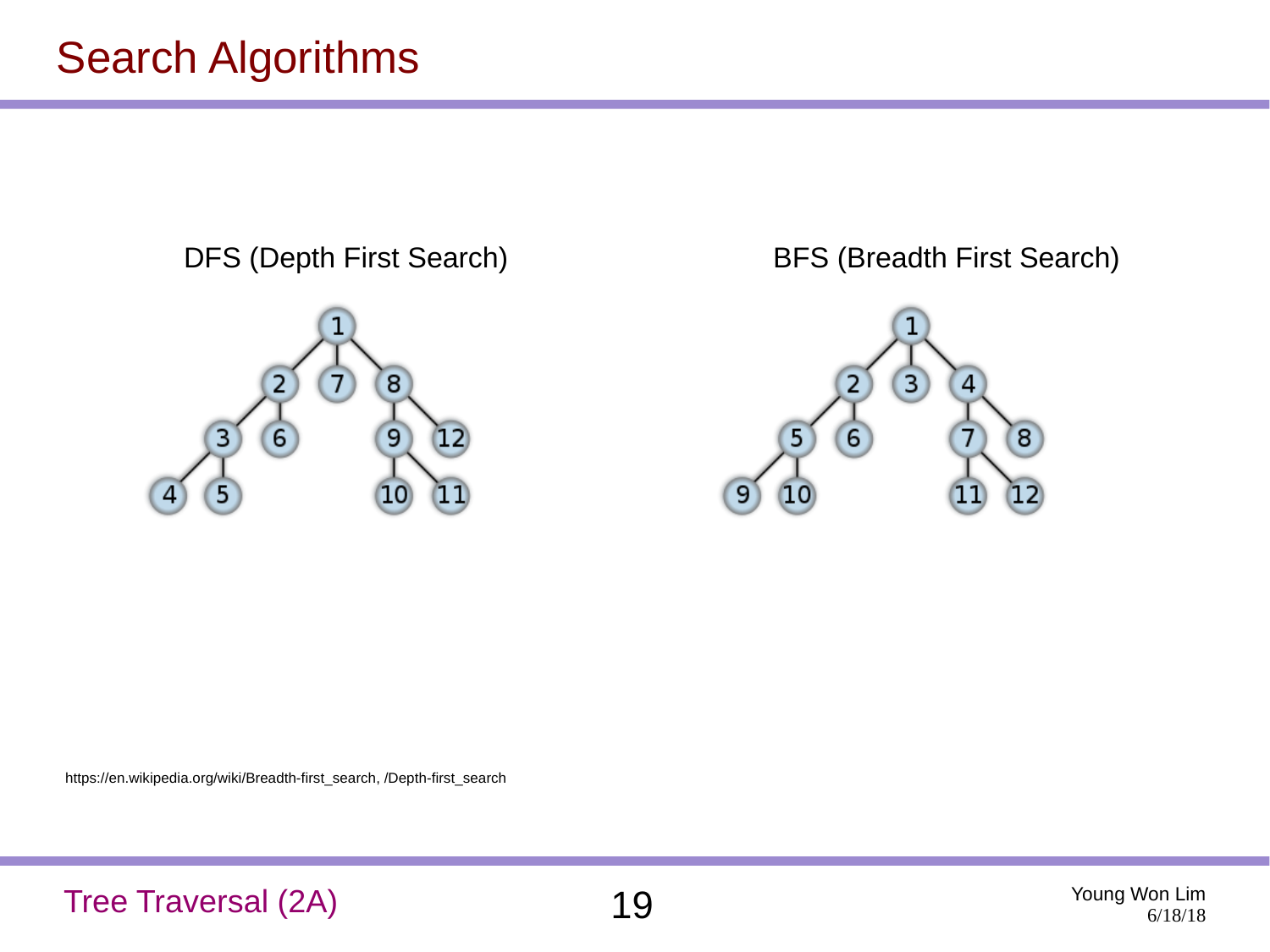A recursive implementation of DFS: DFS (Depth First Search)



A non-recuUrsive implementation of DFS:

```
 procedure DFS-iterative(G,v):
let S be a stack
S.push(v)
while S is not empty
  v = S.pop() if v is not labeled as discovered:
     label v as discovered
     for all edges from v to w in G.adjacentEdges(v) do
        S.push(w)
```
https://en.wikipedia.org/wiki/Breadth-first\_search, /Depth-first\_search

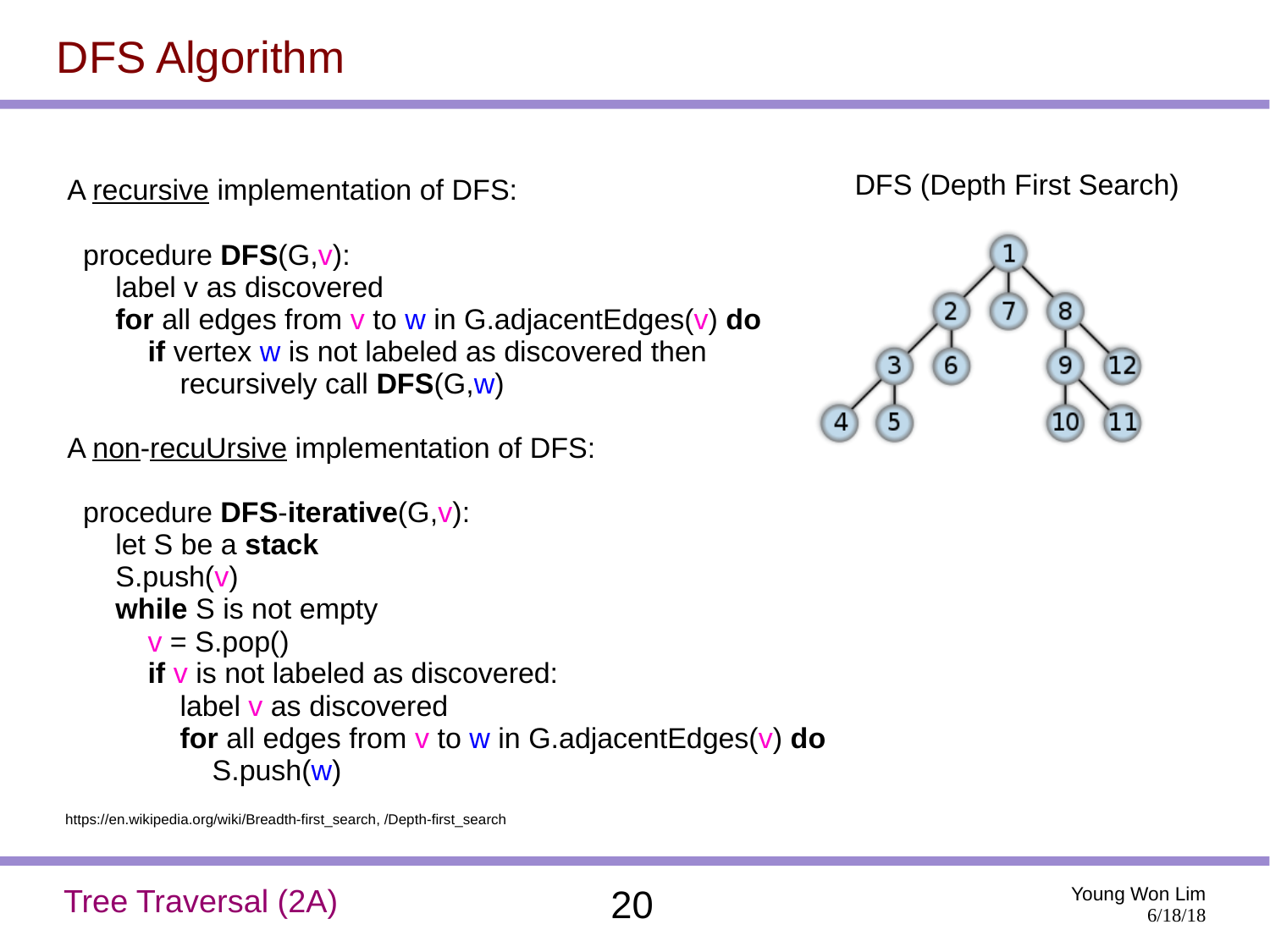## BFS Algorithm

#### **Breadth-First-Search**(Graph, root):

create empty set S // admissiable node set create empty **queue** Q

 add root to S Q.enqueue(root)

```
 while Q is not empty:
current = Q.dequeue()
if current is the goal:
   return current
for each node n that is adjacent to current:
  if n is not in S:
      add n to S
      n.parent = current
      Q.enqueue(n)
```
https://en.wikipedia.org/wiki/Breadth-first\_search, /Depth-first\_search

BFS (Breadth First Search)

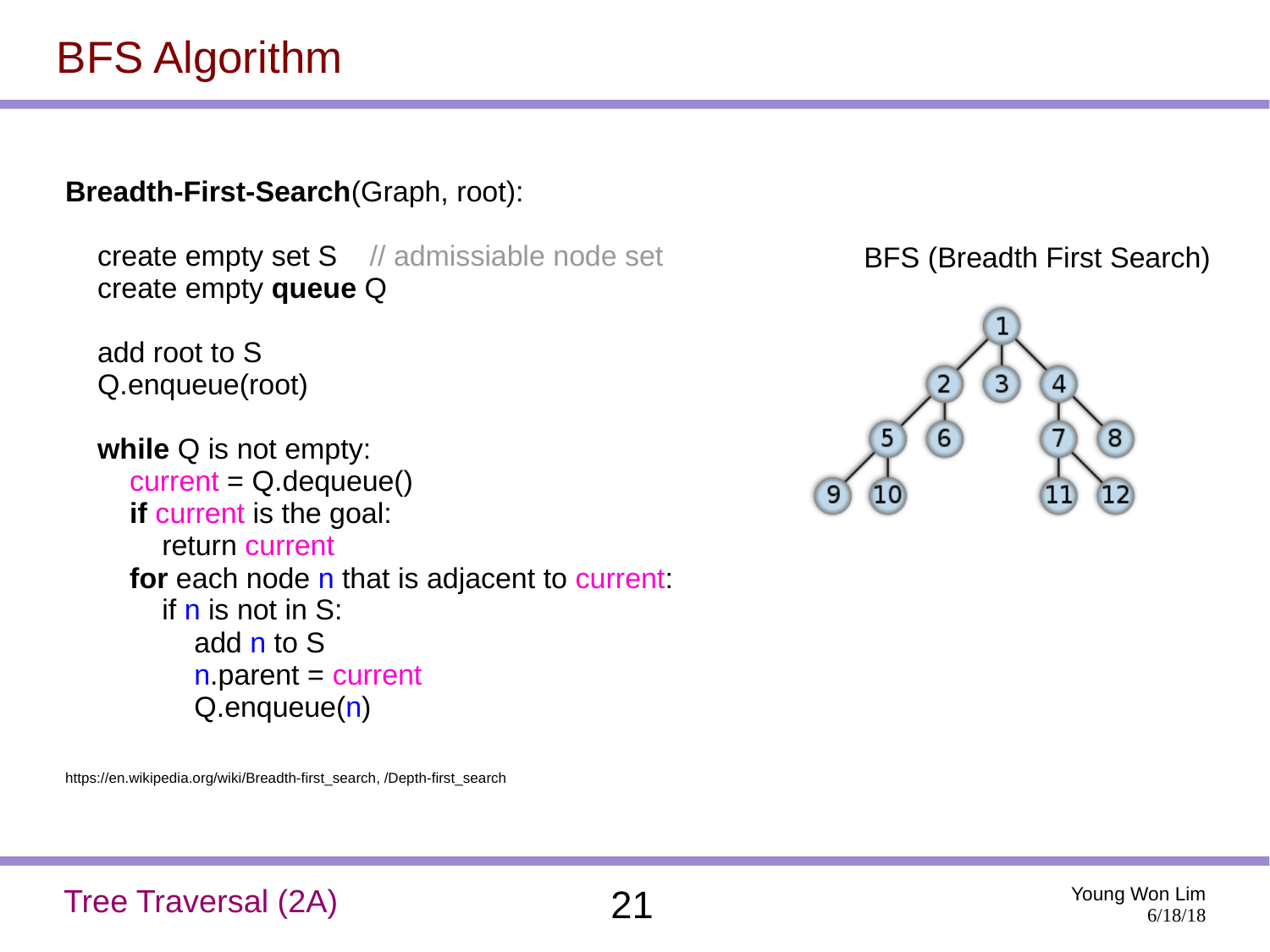### Ternary Tree Example



Tree Traversal (2A) 22 Young Won Lim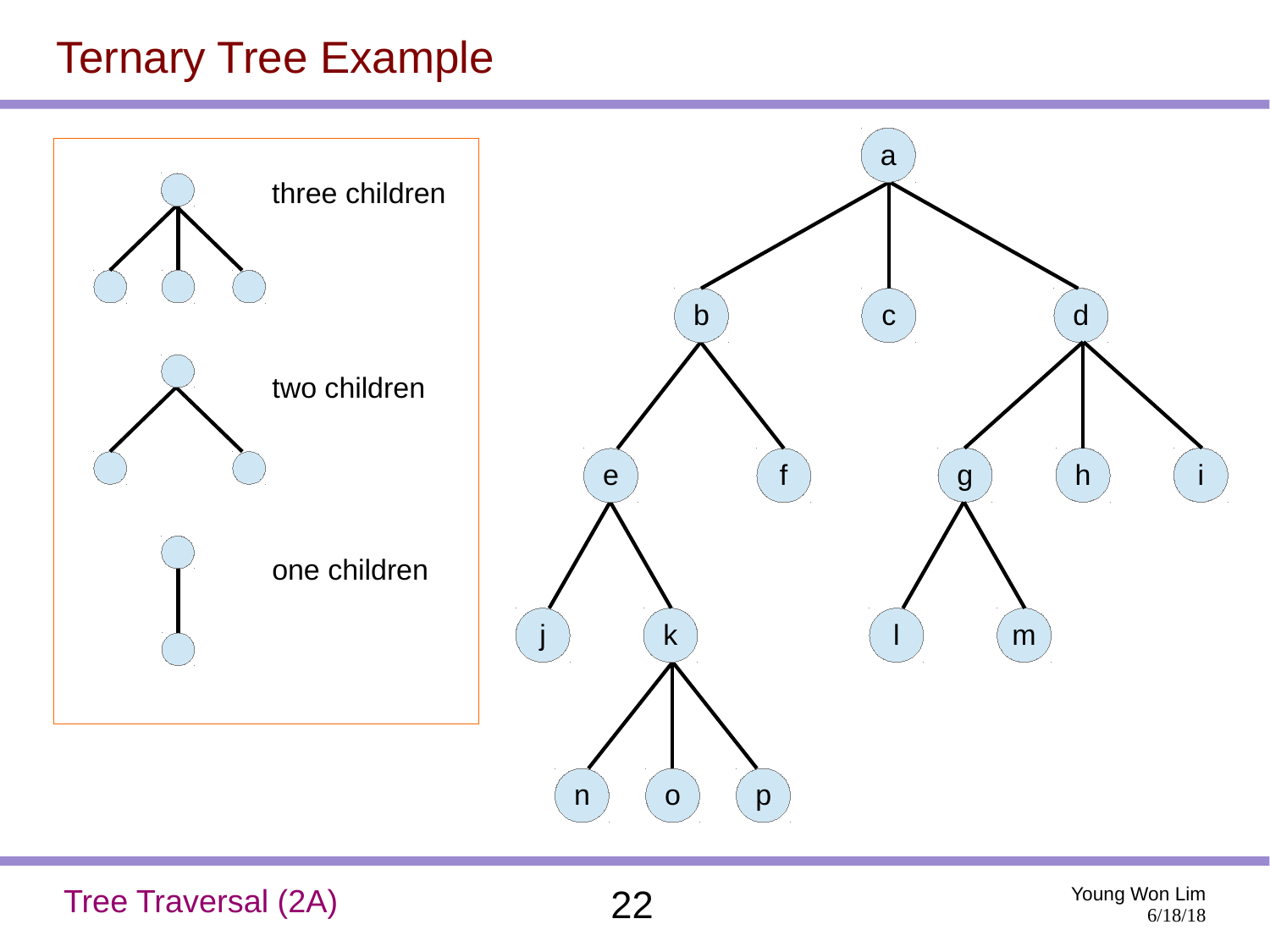## Children of a Ternary Tree



#### three children

#### two children

one children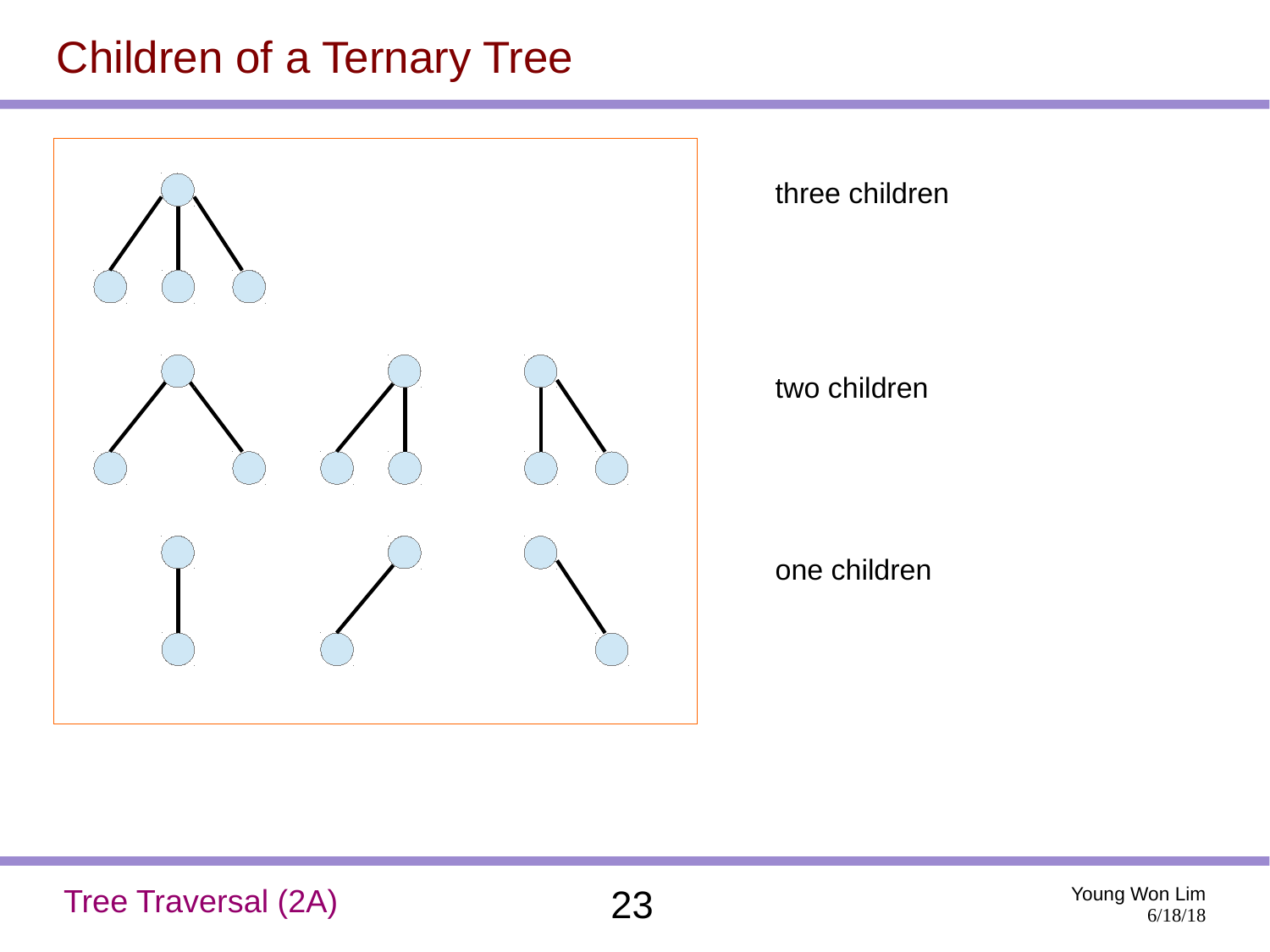## Ternary Tree Traversal

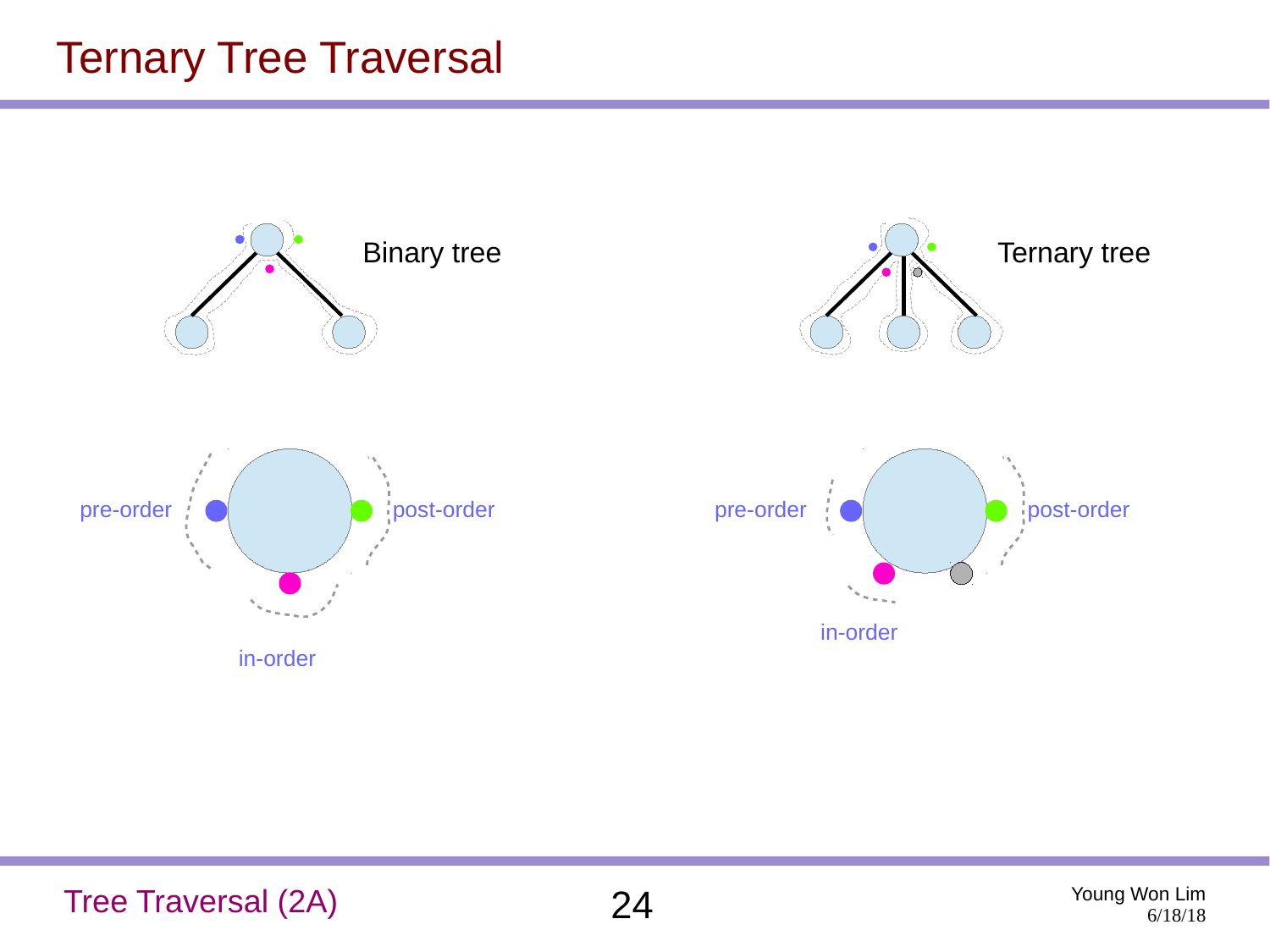## **Ternary Tree In-Order Traversal**



Tree Traversal (2A) 25 Young Won Lim 6/18/18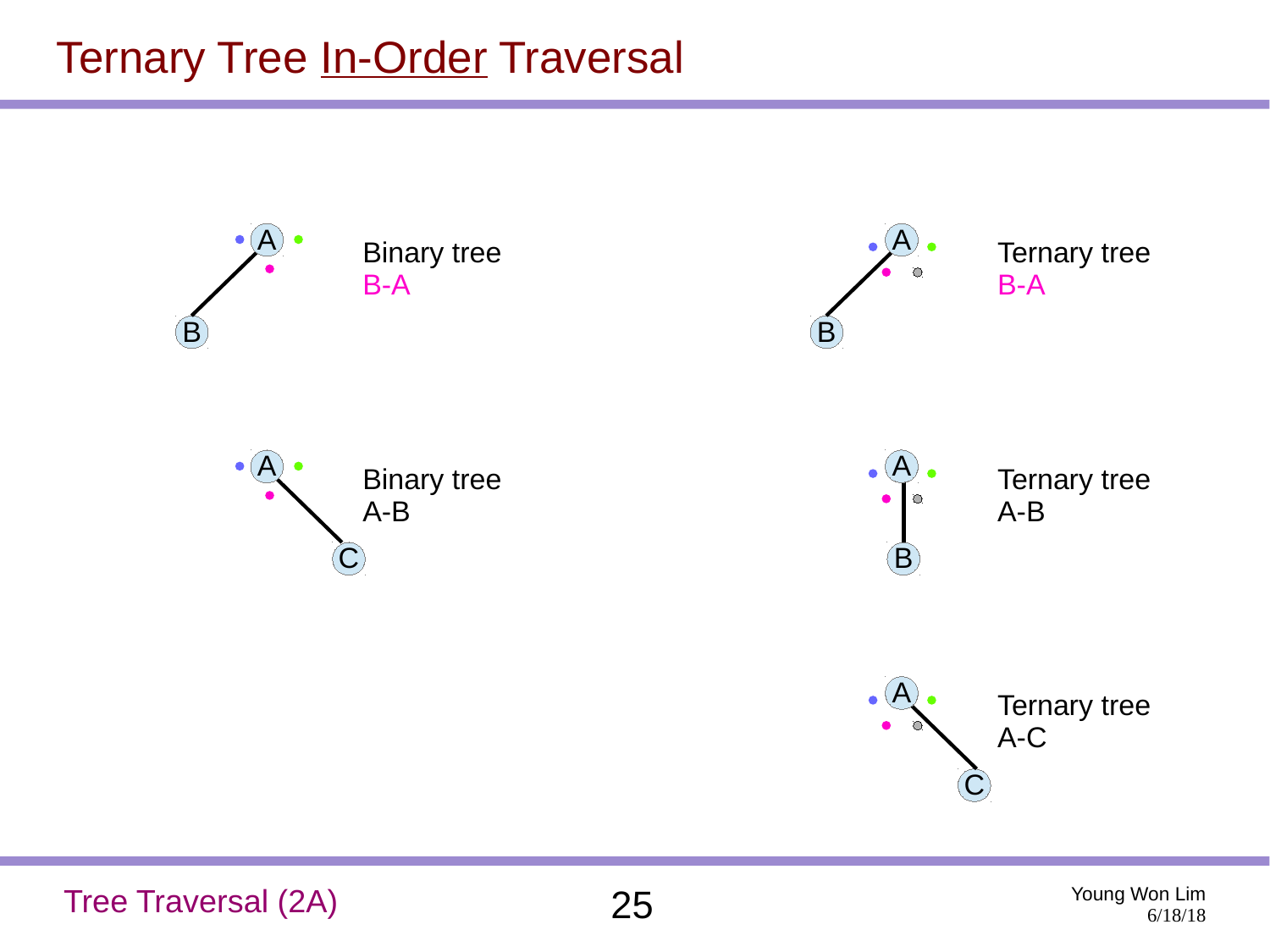#### Pre-Order Traversal on Ternary Trees



Rosen

Tree Traversal (2A) 26 Young Won Lim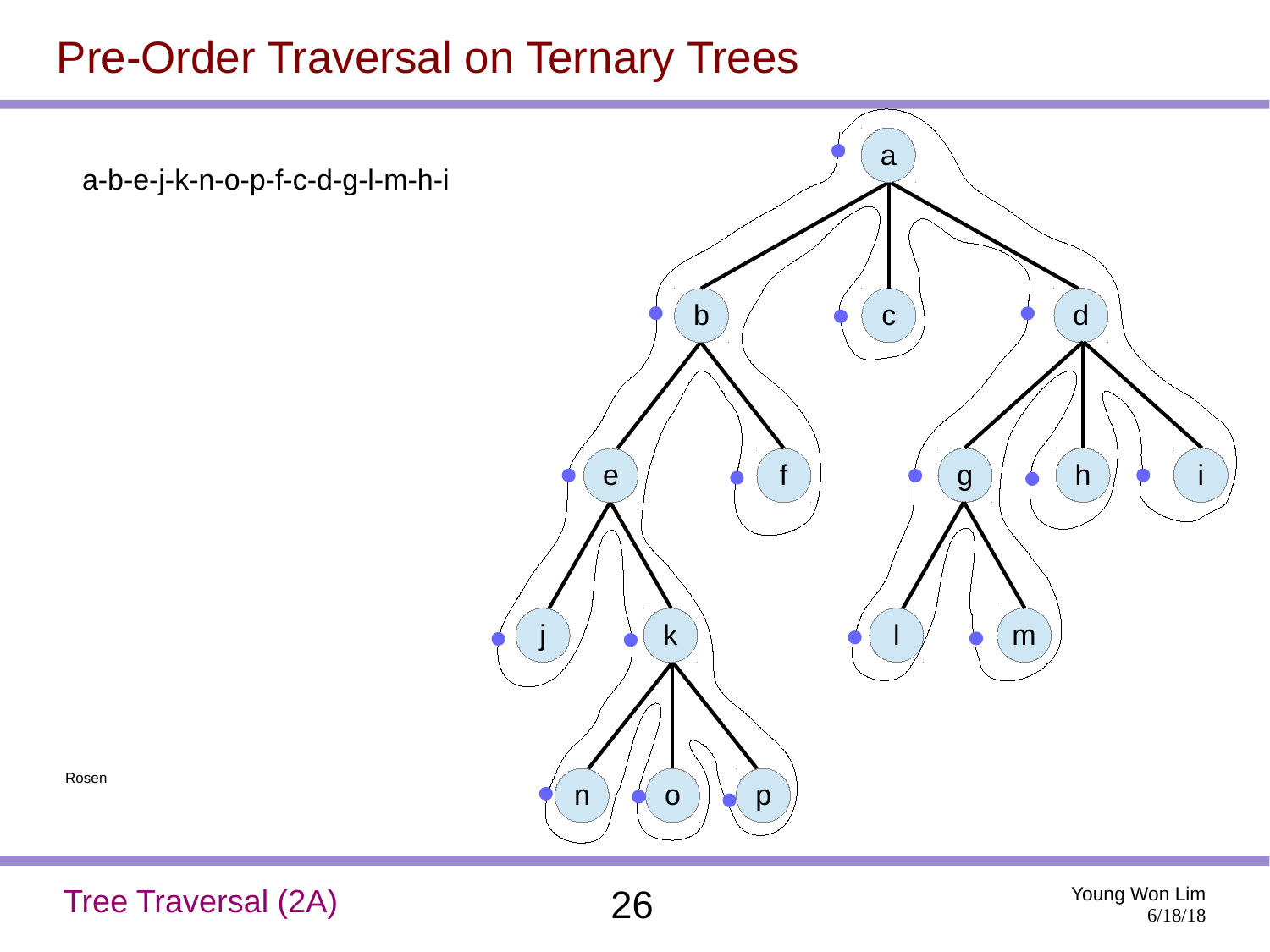#### In-Order Traversal on Ternary Trees



Rosen

#### Tree Traversal (2A) 27 Young Won Lim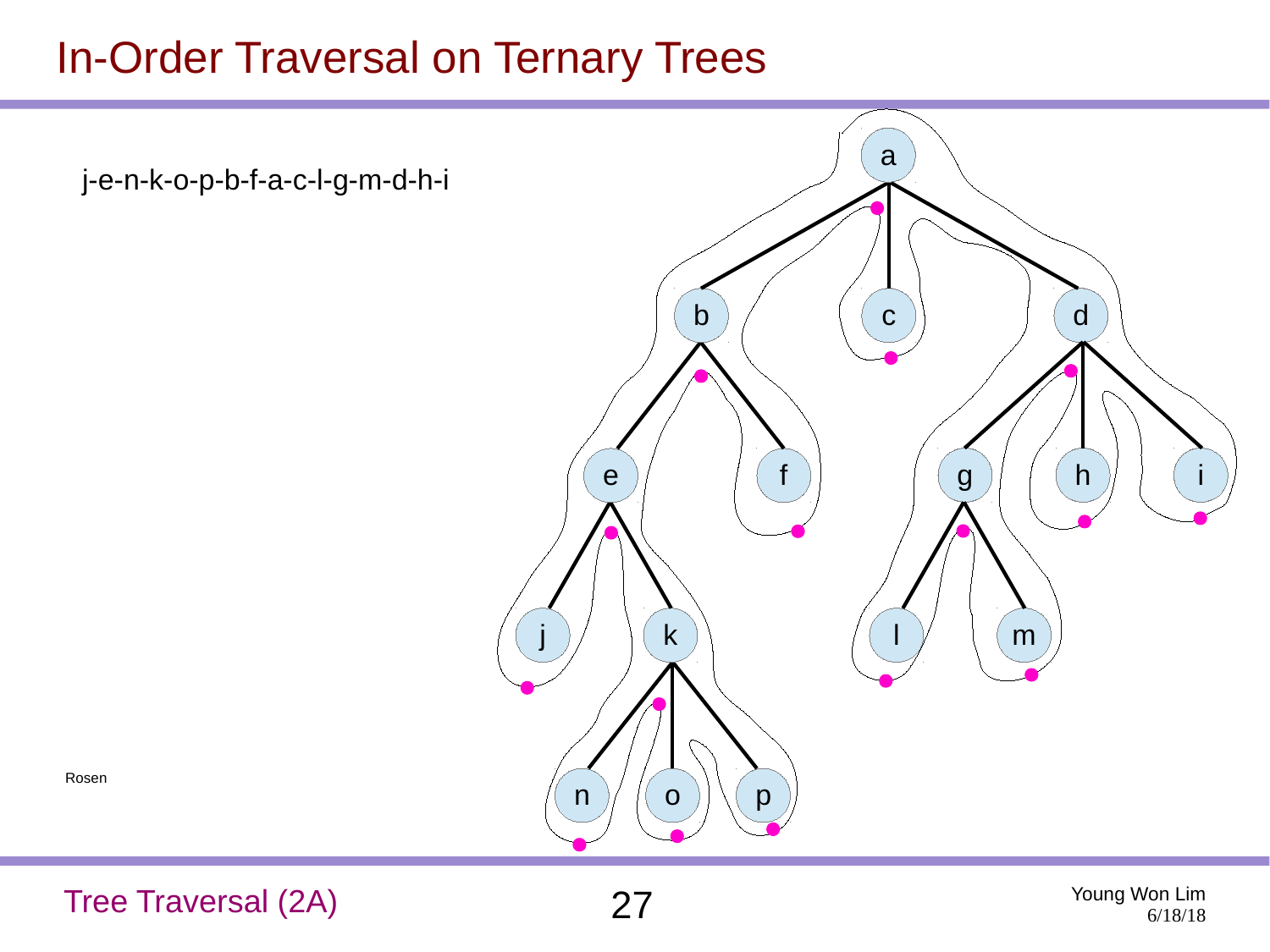#### Post-Order Traversal on Ternary Trees

j-n-o-p-k-e-f-b-c-l-m-g-h-i-d-a



Rosen

Tree Traversal (2A) 28 Young Won Lim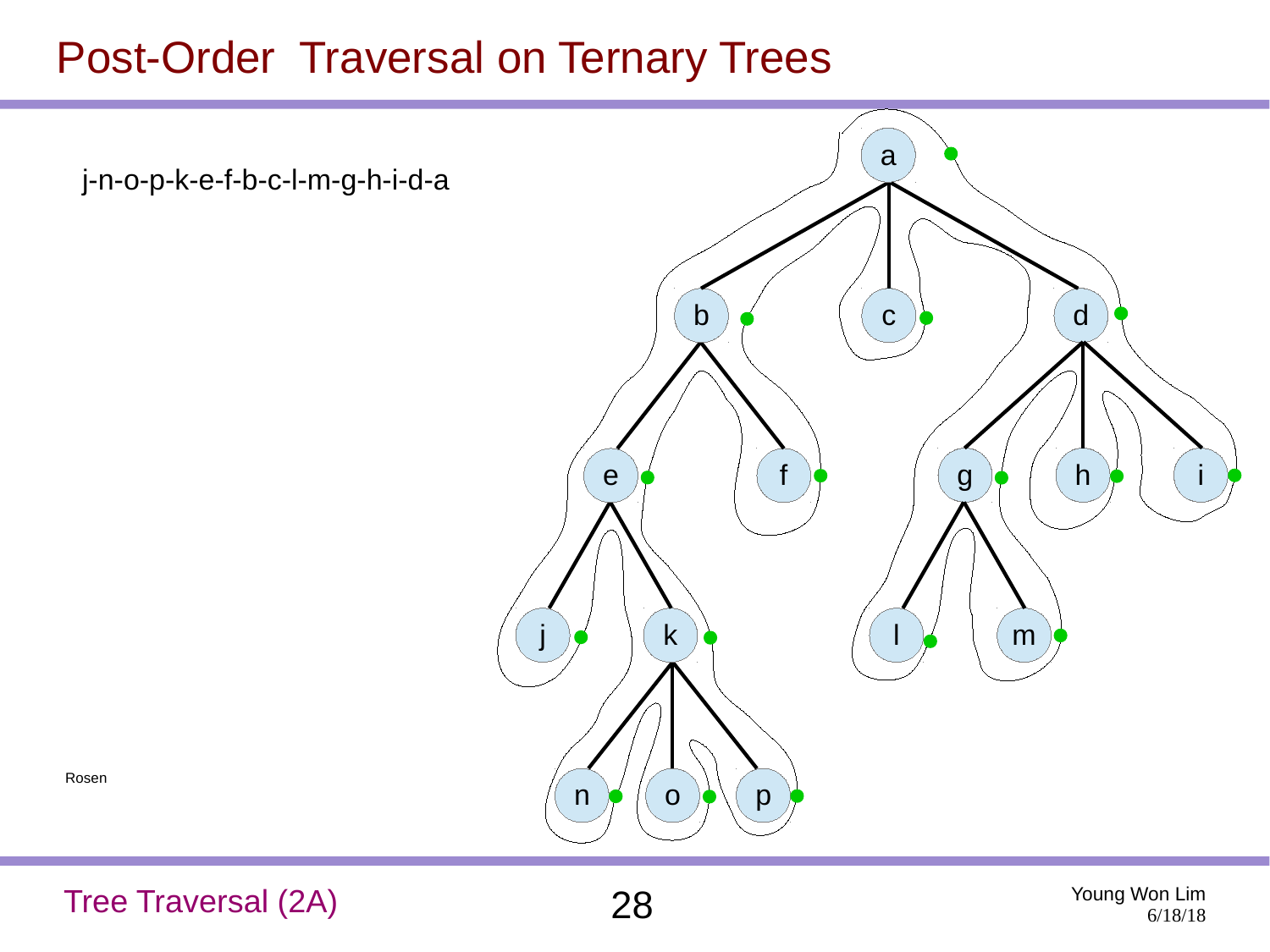## **Ternary**

#### **Ternary**

Etymology Late Latin ternarius ("consisting of three things"), from terni ("three each"). Adjective

ternary (not comparable) Made up of three things; treble, triadic, triple, triplex Arranged in groups of three (mathematics) To the base three [quotations  $\nabla$ ] (mathematics) Having three variables

https://en.wiktionary.org/wiki/ternary

The sequence continues with **quaternary**, **quinary**, **senary**, **septenary**, **octonary**, **nonary**, and **denary**, although most of these terms are rarely used. There's no word relating to the number eleven but there is one that relates to the number twelve: **duodenary**.

https://en.oxforddictionaries.com/explore/what-comes-after-primary-secondary-tertiary